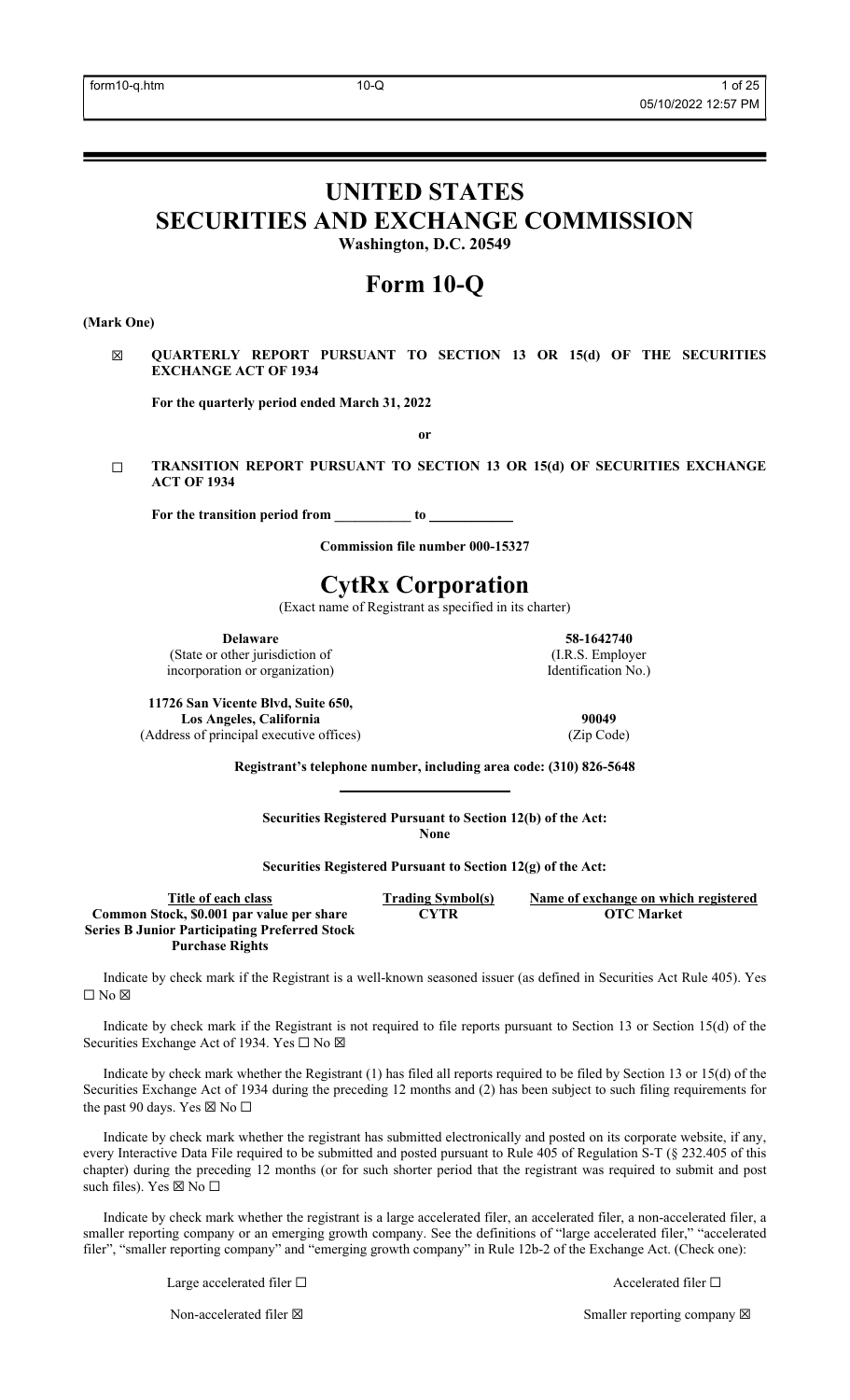If an emerging growth company, indicate by check mark if the registrant has elected not to use the extended transition period for complying with any new or revised financial accounting standards provided pursuant to Section 13(a) of the Exchange Act.  $\Box$ 

Indicate by check mark whether the registrant has filed a report on and attestation to its management's assessment of the effectiveness of its internal control over financial reporting under Section 404(b) of the Sarbanes-Oxley Act (15 U.S.C. 7262(b)) by the registered public accounting firm that prepared or issued its audit report.  $\Box$ 

Indicate by check mark whether the Registrant is a shell company (as defined in Rule 12b-2 of the Act). Yes  $\Box$  No  $\boxtimes$ 

The number of outstanding shares of the Registrant's common stock as of May 12, 2022 was 43,483,261.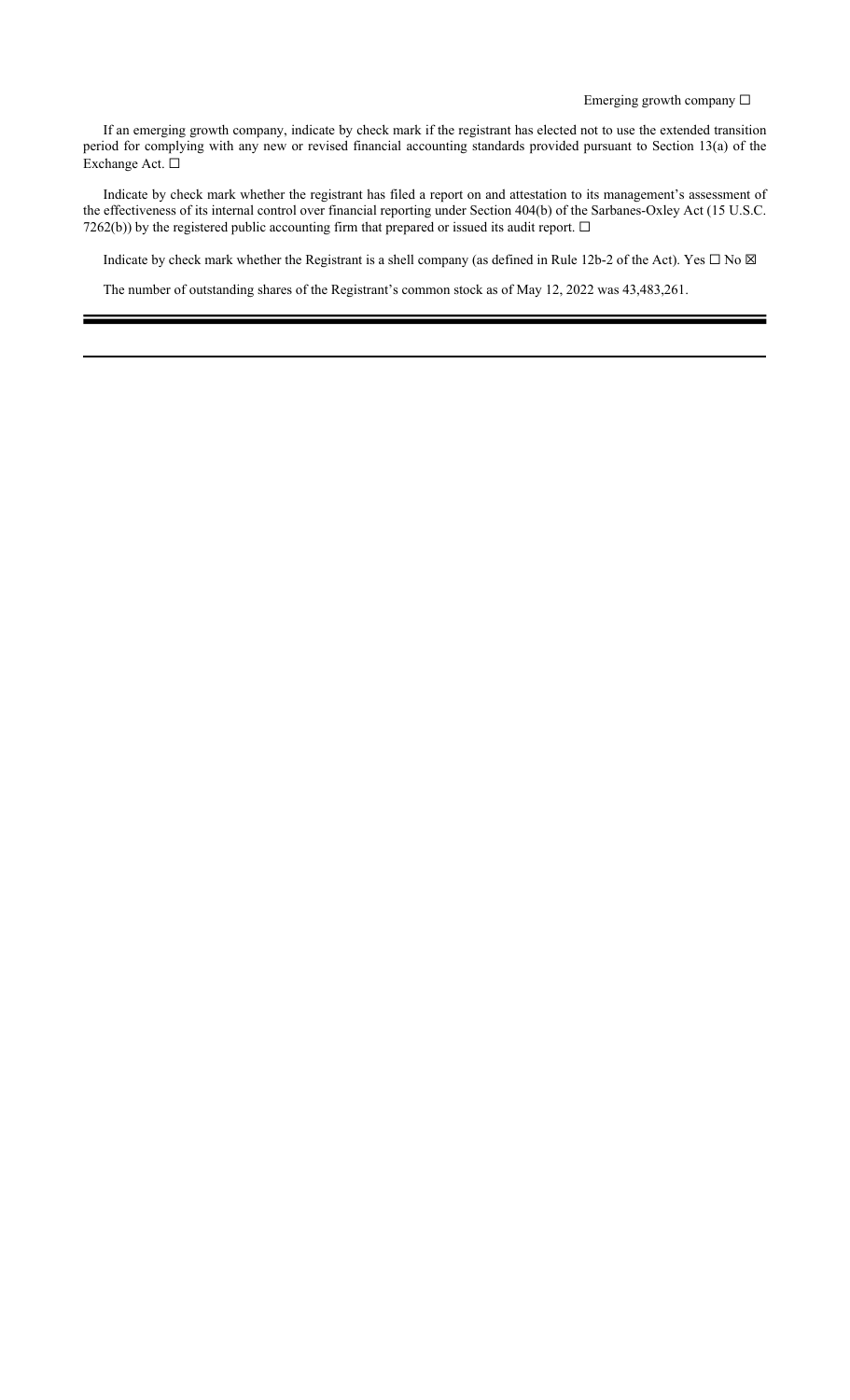# **CYTRX CORPORATION**

# **FORM 10-Q**

# **TABLE OF CONTENTS**

|                   |                                                                                       | Page |
|-------------------|---------------------------------------------------------------------------------------|------|
|                   | <b>PART I. — FINANCIAL INFORMATION</b>                                                |      |
| Item 1.           | Consolidated Financial Statements (unaudited)                                         | 4    |
| Item 2.           | Management's Discussion and Analysis of Financial Condition and Results of Operations | 18   |
| Item 3.           | Quantitative and Qualitative Disclosures About Market Risk                            | 22   |
| Item 4.           | <b>Controls and Procedures</b>                                                        | 23   |
|                   |                                                                                       |      |
|                   | <b>PART II. - OTHER INFORMATION</b>                                                   | 23   |
| Item 1.           | <b>Legal Proceedings</b>                                                              | 23   |
| Item 1A.          | <b>Risk Factors</b>                                                                   | 23   |
| Item 2.           | Unregistered Sales of Equity Securities and Use of Proceeds                           | 23   |
| Item $3.$         | <b>Defaults Upon Senior Securities</b>                                                | 23   |
| Item 4.           | <b>Mine Safety Disclosure</b>                                                         | 23   |
| Item 5.           | <b>Other Information</b>                                                              | 23   |
| Item 6.           | <b>Exhibits</b>                                                                       | 23   |
|                   |                                                                                       |      |
| <b>SIGNATURES</b> |                                                                                       | 24   |
|                   |                                                                                       |      |
|                   | <b>INDEX TO EXHIBITS</b>                                                              | 25   |
|                   |                                                                                       |      |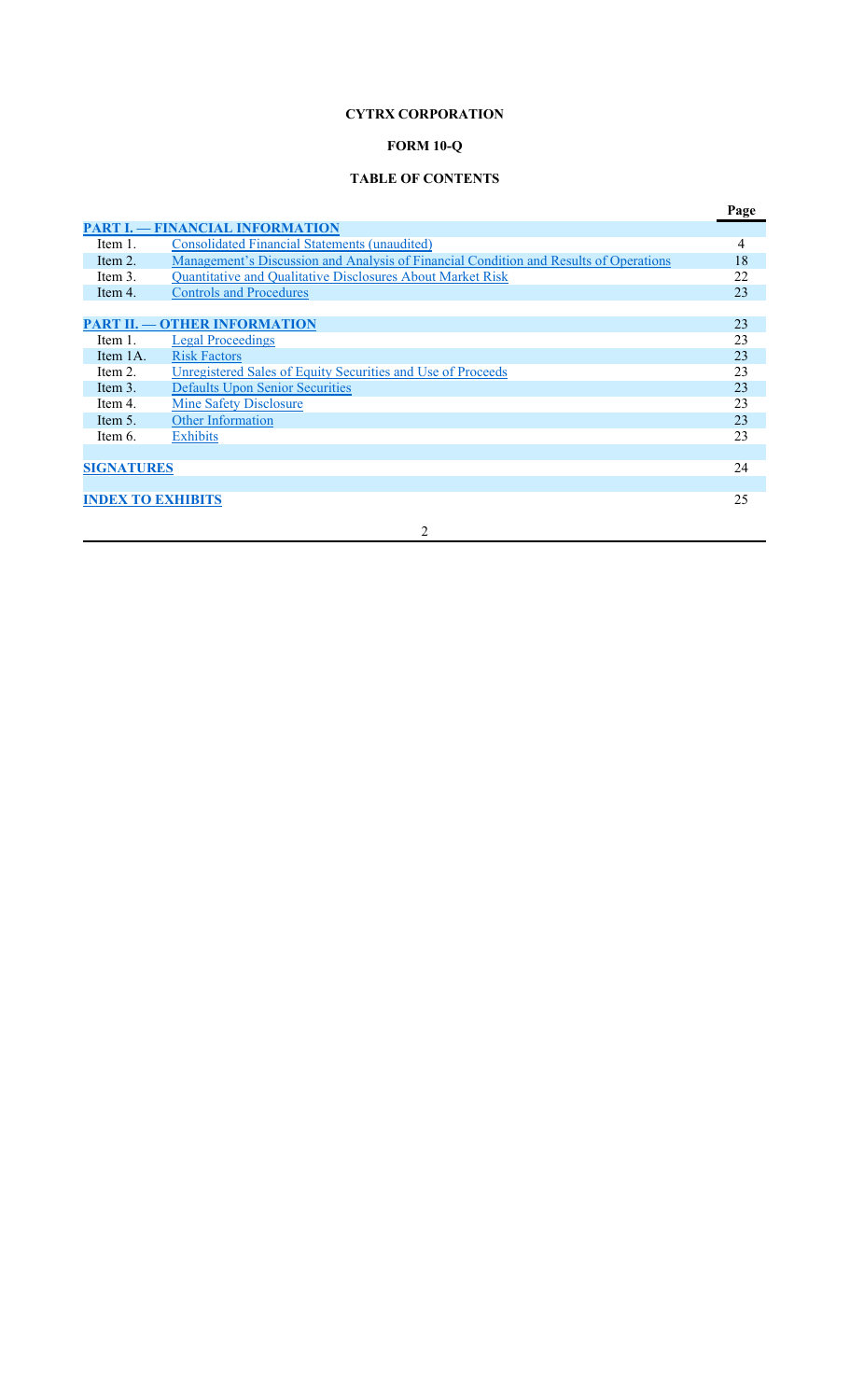#### *Forward Looking Statements*

All statements in this Quarterly Report, including statements in this section, other than statements of historical fact are forward-looking statements, including statements of our current views with respect to the recent developments regarding our business strategy, business plan and research and development activities, our future financial results, and other future events. These statements include forward-looking statements both with respect to us, specifically, and the biotechnology industry, in general. In some cases, forward-looking statements can be identified by the use of terminology such as "may," "will," "expects," "plans," "anticipates," "estimates," "potential" or "could" or the negative thereof or other comparable terminology. Although we believe that the expectations reflected in the forward-looking statements contained herein are reasonable, there can be no assurance that such expectations or any of the forward-looking statements will prove to be correct, and actual results could differ materially from those projected or assumed in the forward-looking statements.

All forward-looking statements involve inherent risks and uncertainties, and there are or will be important factors that could cause actual results to differ materially from those indicated in these statements. We believe that these factors include, but are not limited to, the factors discussed in this section and under the caption "Risk Factors" in our Annual Report on Form 10-K for the year ended December 31, 2021, which should be reviewed carefully. If one or more of these or other risks or uncertainties materialize, or if our underlying assumptions prove to be incorrect, actual results may vary materially from what we anticipate. Please consider our forward-looking statements in light of those risks as you read this Quarterly Report. We undertake no obligation to publicly update or review any forward-looking statement, whether as a result of new information, future developments or otherwise.

#### *Note Regarding Company References*

References throughout this Quarterly Report on Form 10-Q, the "Company", "CytRx", "we", "us", and "our", except where the context requires otherwise, refer to CytRx Corporation and its subsidiary.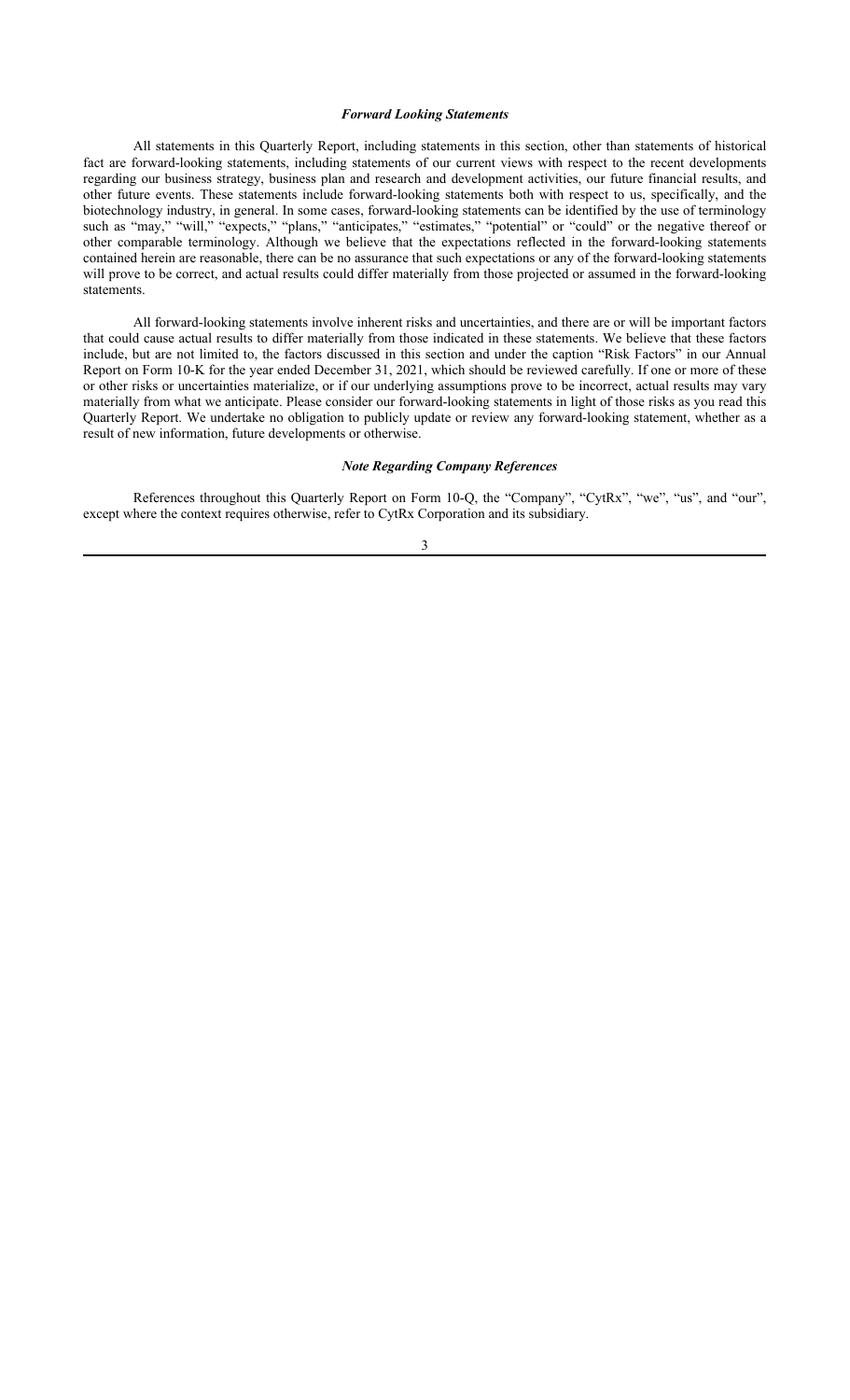# **PART I — FINANCIAL INFORMATION**

# **Item 1. — Consolidated Financial Statements**

#### **CYTRX CORPORATION CONDENSED CONSOLIDATED BALANCE SHEETS**

|                                                                                                                                                                                                         |    | March 31, 2022<br>(Unaudited) |               | December 31, 2021 |
|---------------------------------------------------------------------------------------------------------------------------------------------------------------------------------------------------------|----|-------------------------------|---------------|-------------------|
| <b>ASSETS</b>                                                                                                                                                                                           |    |                               |               |                   |
| Current assets:                                                                                                                                                                                         |    |                               |               |                   |
| Cash and cash equivalents                                                                                                                                                                               | \$ | 5,077,732                     | $\mathcal{S}$ | 6,769,603         |
| Insurance claim receivable                                                                                                                                                                              |    | 200,000                       |               | 200,000           |
| Prepaid expenses and other current assets                                                                                                                                                               |    | 897,758                       |               | 1,310,382         |
| Total current assets                                                                                                                                                                                    |    | 6,175,490                     |               | 8,279,985         |
| Equipment and furnishings, net                                                                                                                                                                          |    | 29,819                        |               | 32,784            |
| Other assets                                                                                                                                                                                            |    | 7,703                         |               | 16,836            |
| Operating lease right-of-use assets                                                                                                                                                                     |    | 351,309                       |               | 397,172           |
| Total assets                                                                                                                                                                                            | \$ | 6,564,321                     | \$            | 8,726,777         |
| <b>LIABILITIES AND STOCKHOLDERS' EQUITY</b>                                                                                                                                                             |    |                               |               |                   |
| <b>Current liabilities:</b>                                                                                                                                                                             |    |                               |               |                   |
| Accounts payable                                                                                                                                                                                        | \$ | 1,627,385                     | \$            | 1,470,652         |
| Accrued expenses and other current liabilities                                                                                                                                                          |    | 1,291,035                     |               | 2,064,506         |
| Current portion of operating lease liabilities                                                                                                                                                          |    | 181,999                       |               | 198,819           |
| Total current liabilities                                                                                                                                                                               |    | $\overline{3,100,419}$        |               | 3,733,977         |
|                                                                                                                                                                                                         |    |                               |               |                   |
| Operating lease liabilities, net of current portion                                                                                                                                                     |    | 186,092                       |               | 216,381           |
| Preferred Stock, Series C 10% Convertible, \$1,000 par value, 4,120 and<br>8,240 shares issued and outstanding at March 31, 2022 and December 31,<br>2021, respectively                                 |    | 2,011,352                     |               | 4,022,700         |
| Commitments and contingencies                                                                                                                                                                           |    |                               |               |                   |
| Stockholders' equity:<br>Preferred Stock, \$0.01 par value, 833,333 shares authorized, including<br>50,000 shares of Series B Junior Participating Preferred Stock; no<br>shares issued and outstanding |    |                               |               |                   |
| Common stock, \$0.001 par value, 62,393,940 shares authorized;<br>43,483,261 and 38,780,038 shares issued and outstanding at March 31,<br>2022 and December 31, 2021, respectively                      |    | 43,483                        |               | 38,780            |
| Additional paid-in capital                                                                                                                                                                              |    | 486,800,597                   |               | 484,790,650       |
| Accumulated deficit                                                                                                                                                                                     |    | (485, 577, 622)               |               | (484, 075, 711)   |
| Total stockholders' equity                                                                                                                                                                              |    | 1,266,458                     |               | 753,719           |
| Total liabilities and stockholders' equity                                                                                                                                                              | \$ | 6,564,321                     | \$            | 8,726,777         |

The accompanying notes are an integral part of these condensed consolidated financial statements.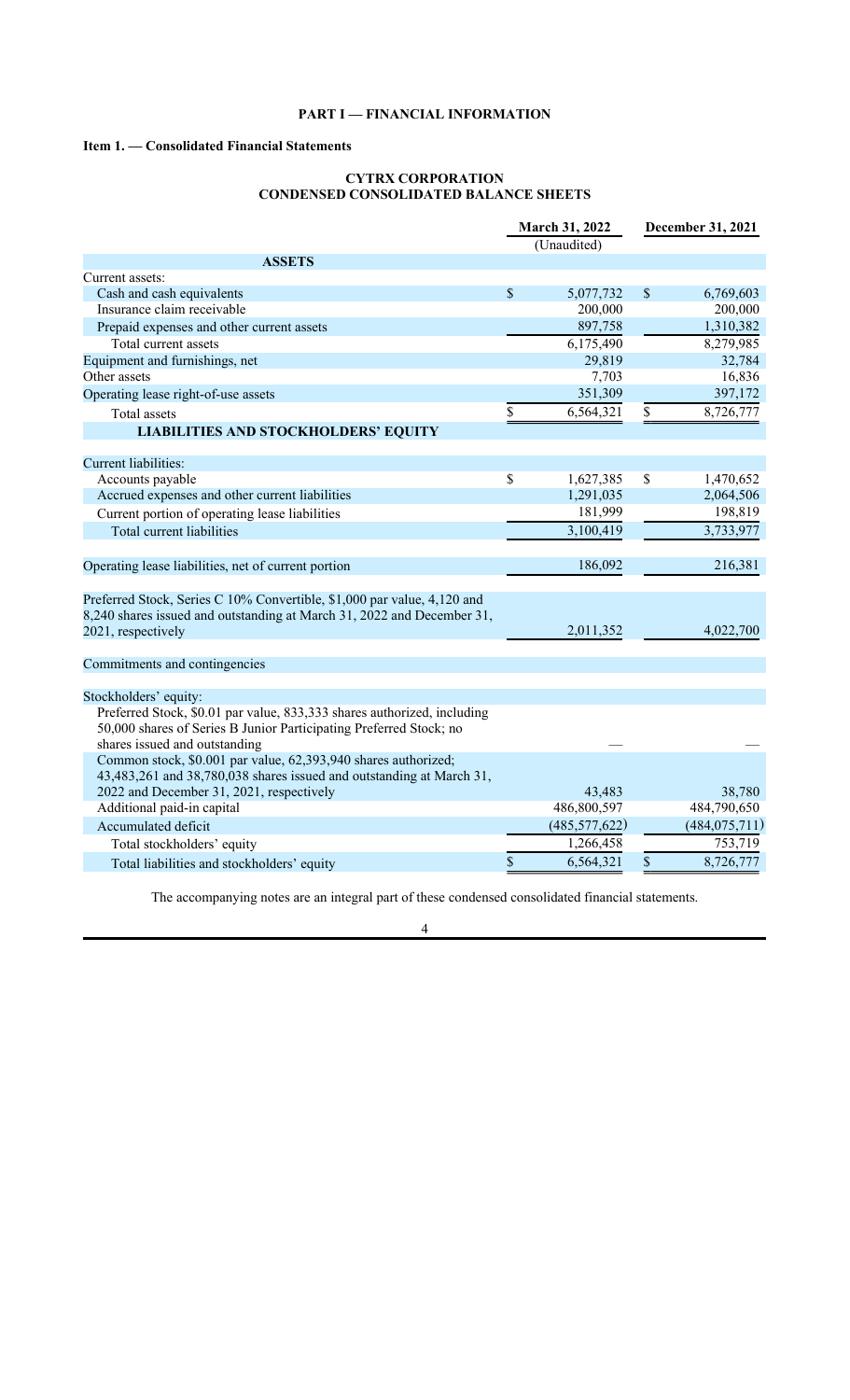#### **CYTRX CORPORATION CONDENSED CONSOLIDATED STATEMENTS OF OPERATIONS** (Unaudited)

| <b>Three Months Ended</b><br>March 31, |             |               |             |  |  |
|----------------------------------------|-------------|---------------|-------------|--|--|
| 2022                                   |             |               | 2021        |  |  |
|                                        |             |               |             |  |  |
| \$                                     |             | \$            |             |  |  |
|                                        |             |               |             |  |  |
|                                        |             |               |             |  |  |
|                                        |             |               | 1,279,848   |  |  |
|                                        | (1,294,607) |               | (1,279,848) |  |  |
|                                        |             |               |             |  |  |
|                                        | 852         |               | 4,836       |  |  |
|                                        | (2,156)     |               | (4,291)     |  |  |
| $\mathsf{\$}$                          | (1,295,911) | $\mathcal{S}$ | (1,279,303) |  |  |
|                                        | (206,000)   |               |             |  |  |
| \$                                     | (1,501,911) | $\$$          | (1,279,303) |  |  |
| \$                                     | (0.04)      | \$            | (0.04)      |  |  |
|                                        | 39,008,810  |               | 36,480,038  |  |  |
|                                        |             | 1,294,607     |             |  |  |

The accompanying notes are an integral part of these condensed consolidated financial statements

5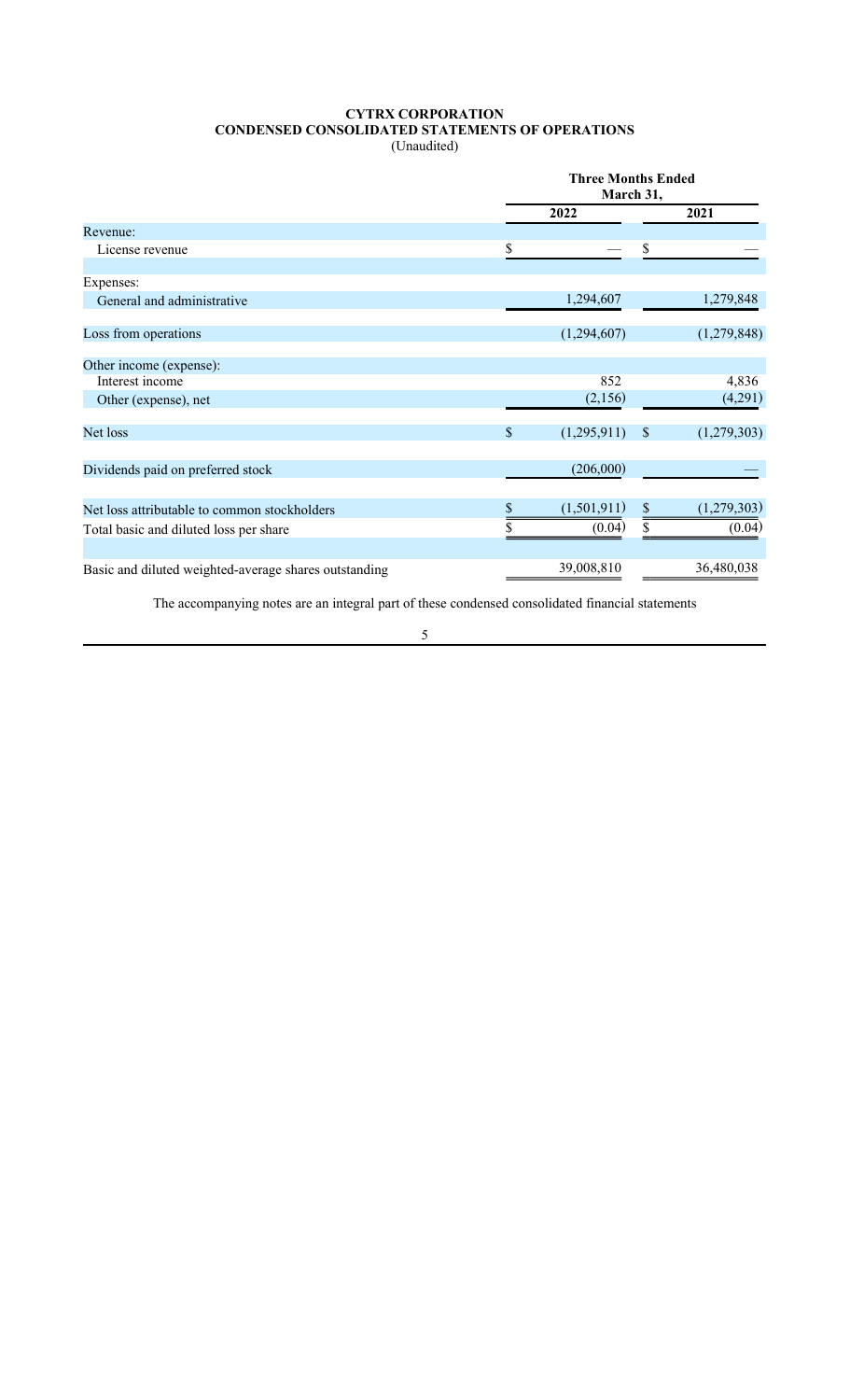# **CYTRX CORPORATION CONDENSED CONSOLIDATED STATEMENTS OF CASH FLOWS**

(Unaudited)

|                                                                                                  | <b>Three Months Ended March 31,</b> |                   |
|--------------------------------------------------------------------------------------------------|-------------------------------------|-------------------|
|                                                                                                  | 2022                                | 2021              |
| Cash flows from operating activities:                                                            |                                     |                   |
| Net loss from operations                                                                         | \$<br>(1,295,911)                   | \$<br>(1,279,303) |
| Adjustments to reconcile net loss from operations to net cash used in                            |                                     |                   |
| operating activities:                                                                            |                                     |                   |
| Depreciation and amortization                                                                    | 3,732                               | 3,303             |
| Stock-based compensation expense                                                                 | 3,299                               |                   |
| Changes in assets and liabilities:                                                               |                                     |                   |
| Insurance claim Receivable                                                                       |                                     | 325,105           |
| Prepaid expenses and other current assets                                                        | 412,624                             | 384,202           |
| Other assets                                                                                     | 9,133                               |                   |
| Amortization of right-of-use asset                                                               | 45,866                              | 45,215            |
| Accounts payable                                                                                 | 156,732                             | (183, 898)        |
| Decrease in lease liabilities                                                                    | (47,109)                            | (43, 884)         |
| Accrued expenses and other current liabilities                                                   | (773, 471)                          | 68,414            |
| Net cash used in operating activities                                                            | (1,485,105)                         | (680, 846)        |
|                                                                                                  |                                     |                   |
| Cash flows from investing activities:                                                            |                                     |                   |
| Purchase of fixed assets                                                                         | (766)                               |                   |
| Net cash used in investing activities                                                            | (766)                               |                   |
|                                                                                                  |                                     |                   |
| Cash flows from financing activities                                                             |                                     |                   |
| Preferred stock dividend                                                                         | (206,000)                           |                   |
| Net cash used in financing activities                                                            | (206,000)                           |                   |
|                                                                                                  |                                     |                   |
| Net decrease in cash and cash equivalents                                                        | (1,691,871)                         | (680, 846)        |
| Cash and cash equivalents at beginning of period                                                 | 6,769,603                           | 10,003,375        |
| Cash and cash equivalents at end of period                                                       | \$<br>5,077,732                     | \$<br>9,322,529   |
|                                                                                                  |                                     |                   |
| Supplemental disclosure of Cash Flow Information:                                                |                                     |                   |
|                                                                                                  |                                     |                   |
| Conversion of Series C Preferred Stock to Common Stock                                           | \$<br>2,011,351                     | \$                |
| The accompanying notes are an integral part of these condensed consolidated financial statements |                                     |                   |

 $\overline{6}$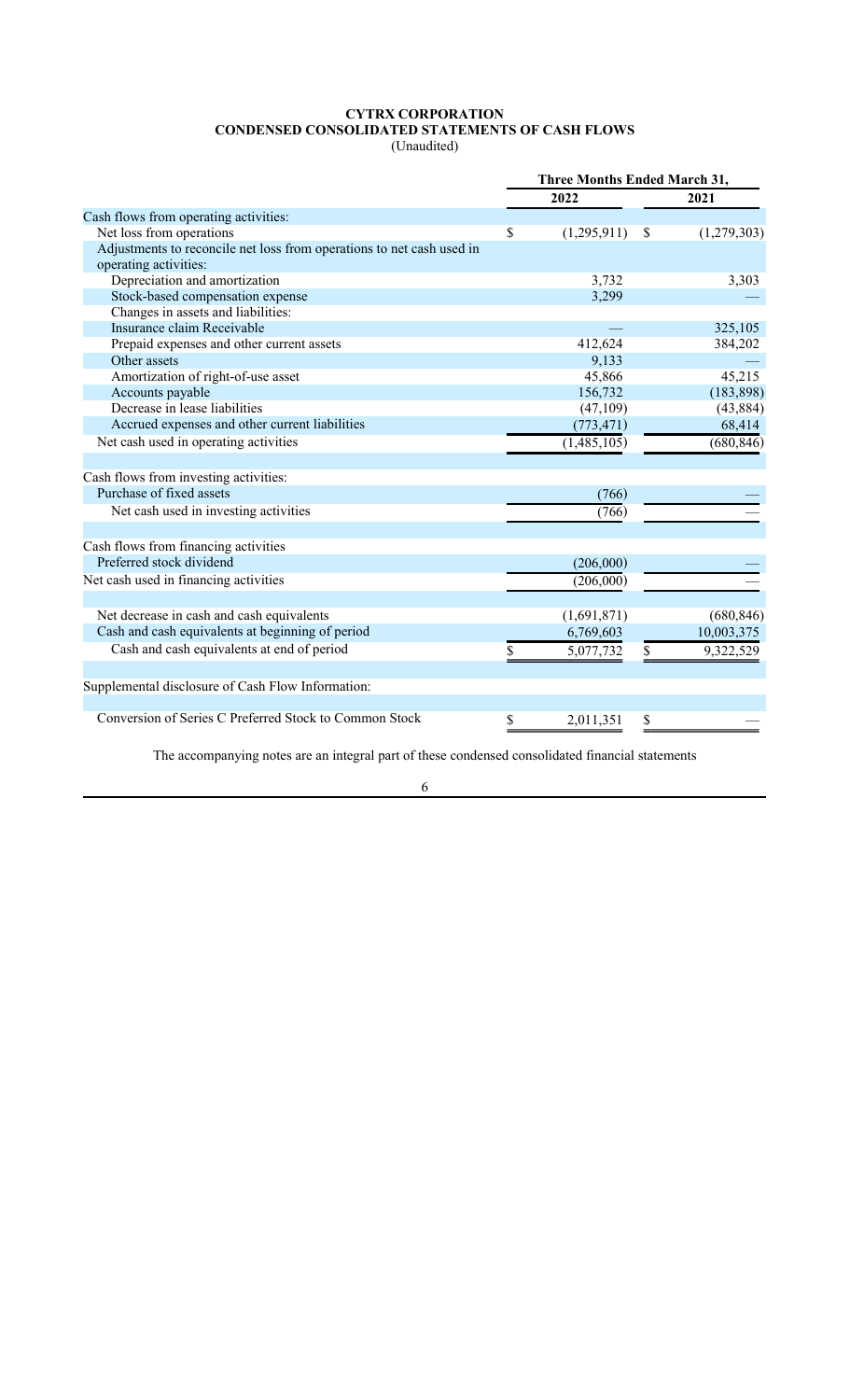# **CYTRX CORPORATION CONDENSED CONSOLIDATED STATEMENTS OF STOCKHOLDERS' EQUITY**

(Unaudited)

|                                                      |                                                                |                                          |                                  |                                         | For the Three Month Period Ended March 31, 2022                 |                        |
|------------------------------------------------------|----------------------------------------------------------------|------------------------------------------|----------------------------------|-----------------------------------------|-----------------------------------------------------------------|------------------------|
|                                                      | <b>Series B</b><br>Preferred<br><b>Shares</b><br><b>Issued</b> | Common<br><b>Shares</b><br><b>Issued</b> | Common<br><b>Stock</b><br>Amount | <b>Additional</b><br>Paid-in<br>Capital | Accumulated<br><b>Deficit</b>                                   | <b>Total</b>           |
| Balance at January 1, 2022                           |                                                                |                                          |                                  |                                         | 38,780,038 \$ 38,780 \$484,790,650 \$(484,075,711) \$           | 753,719                |
| Exercise of stock options                            |                                                                | 21,404                                   | 21                               | (21)                                    |                                                                 |                        |
| Conversion of preferred shares<br>Preferred dividend |                                                                | 4,681,819                                | 4,682                            | 2,006,609                               | (206,000)                                                       | 2,011,351<br>(206,000) |
| Issuance of restricted stock for                     |                                                                |                                          |                                  |                                         |                                                                 |                        |
| compensation                                         |                                                                |                                          |                                  | 3,299                                   |                                                                 | 3,299                  |
| Net loss                                             |                                                                |                                          |                                  |                                         | (1,295,911)                                                     | (1,295,911)            |
| Balance at March 31, 2022                            |                                                                |                                          |                                  |                                         | 43,483,261 \$43,483 \$486,800,597 \$(485,577,622) \$1,266,458   |                        |
|                                                      |                                                                |                                          |                                  |                                         | For the Three Month Period Ended March 31, 2021                 |                        |
|                                                      | <b>Series B</b><br>Preferred<br><b>Shares</b>                  | Common<br><b>Shares</b>                  | Common<br><b>Stock</b>           | <b>Additional</b><br>Paid-in            | Accumulated                                                     |                        |
|                                                      | <b>Issued</b>                                                  | <b>Issued</b>                            | Amount                           | Capital                                 | <b>Deficit</b>                                                  | <b>Total</b>           |
| Balance at January 1, 2021                           |                                                                |                                          |                                  |                                         | 36,480,038 \$ 36,480 \$479,561,860 \$(470,727,380) \$ 8,870,960 |                        |
| Net loss                                             |                                                                |                                          |                                  |                                         | $(1,279,303)$ $(1,279,303)$                                     |                        |
| Balance at March 31,<br>2021                         |                                                                |                                          |                                  |                                         | 36,480,038 \$ 36,480 \$479,561,860 \$(472,006,683) \$ 7,591,657 |                        |

The accompanying notes are an integral part of these condensed consolidated financial statements.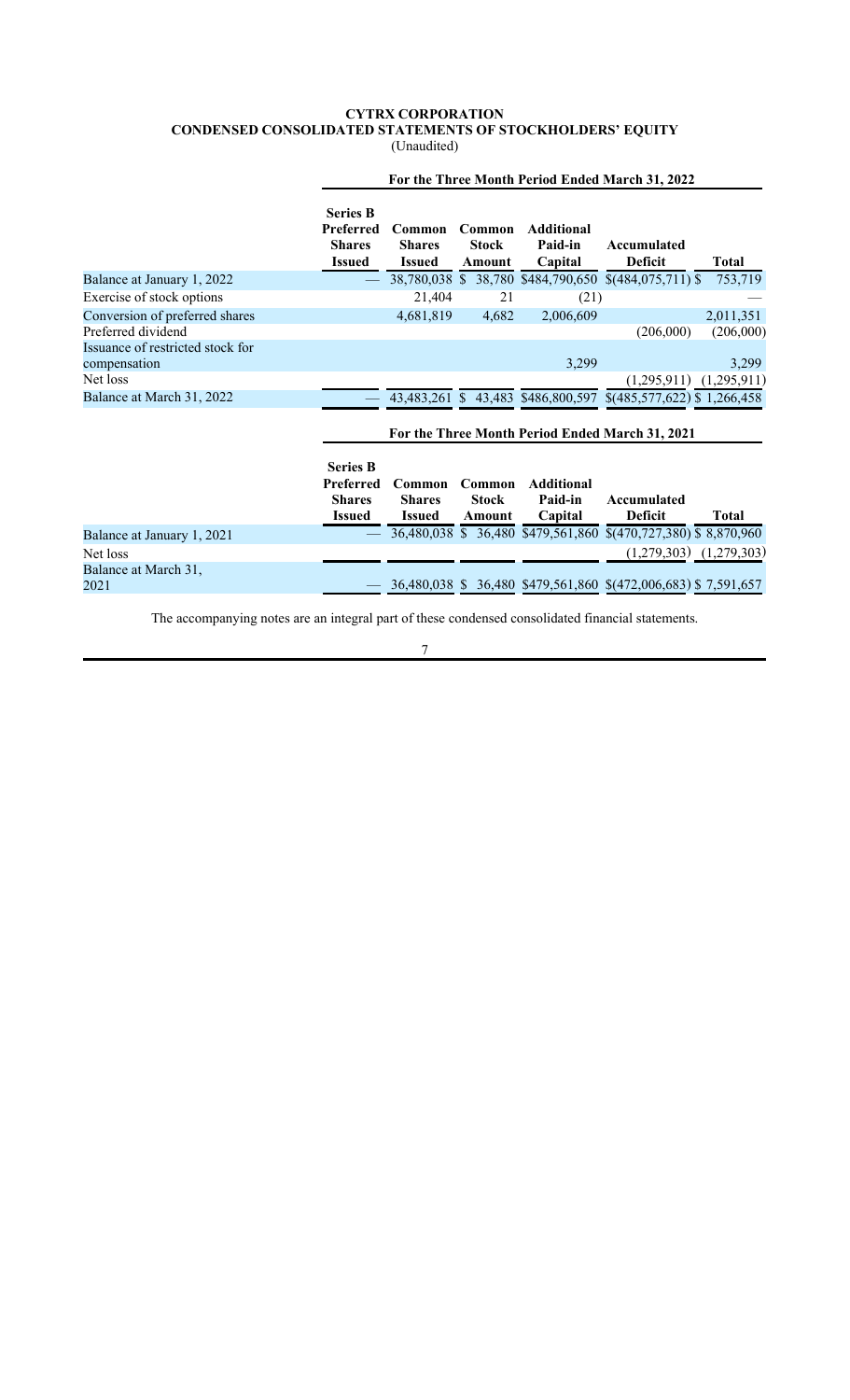# **CYTRX CORPORATION**

### **NOTES TO CONDENSED CONSOLIDATED FINANCIAL STATEMENTS**

#### **For the Three-Months Period Ended March 31, 2022 and 2021 (Unaudited)**

#### 1. **Basis of Presentation and Significant Accounting Policies**

#### *Basis of Presentation and Principles of Consolidation*

The accompanying condensed consolidated financial statements at March 31, 2022 and for the three-month periods ended March 31, 2022 and 2021, respectively, are unaudited, but include all adjustments, consisting of normal recurring entries, that management believes to be necessary for a fair presentation of the periods presented. Interim results are not necessarily indicative of results for a full year. Balance sheet amounts as of December 31, 2021 have been derived from our audited financial statements as of that date.

The consolidated financial statements included herein have been prepared by us pursuant to the rules and regulations of the Securities and Exchange Commission ("SEC"). Certain information and footnote disclosures normally included in financial statements prepared in accordance with accounting principles generally accepted in the United States of America have been condensed or omitted pursuant to such rules and regulations. The consolidated financial statements should be read in conjunction with our audited financial statements contained in its Annual Report on Form 10-K for the year ended December 31, 2021.

#### *Going Concern*

The Company's condensed consolidated financial statements have been presented on the basis that it will continue as a going concern, which contemplates the realization of assets and satisfaction of liabilities in the normal course of business. During the quarter ended March 31, 2022, the Company incurred a net loss of \$1,295,911, utilized cash in operations of \$1,485,105, and had an accumulated deficit of \$485,577,622 as of March 31, 2022. In addition, the Company has no recurring revenue. As a result, management has concluded that there is substantial doubt about the Company's ability to continue as a going concern. The Company's consolidated financial statements do not include any adjustments that might result from the outcome of this uncertainty. The Company's independent registered public accounting firm, in its report on the Company's consolidated financial statements for the year ended December 31, 2021, has also expressed substantial doubt about the Company's ability to continue as a going concern.

At March 31, 2022, we had cash and cash equivalents and short-term investments of approximately \$5.1 million. The continuation of the Company as a going concern is dependent upon its ability to obtain necessary debt or equity financing to continue operations until it begins generating positive cash flow. No assurance can be given that any future financing will be available or, if available, that it will be on terms that are satisfactory to the Company. Even if the Company is able to obtain additional financing, it may contain undue restrictions on our operations, in the case of debt financing or cause substantial dilution for our stockholders, in case or equity financing.

#### *Use of Estimates*

Preparation of the Company's consolidated financial statements in conformance with U.S. GAAP requires the Company's management to make estimates and assumptions that impact the reported amounts of assets, liabilities, revenues and expenses, and the disclosure of contingent assets and liabilities in the Company's consolidated financial statements and accompanying notes. The significant estimates in the Company's consolidated financial statements relate to the valuation of equity awards, recoverability of deferred tax assets, and estimated useful lives of fixed assets, The Company bases estimates and assumptions on historical experience, when available, and on various factors that it believes to be reasonable under the circumstances. The Company evaluates its estimates and assumptions on an ongoing basis, and its actual results may differ from estimates made under different assumptions or conditions.

### *Stock Compensation*

The Company accounts for share-based awards to employees and nonemployees directors and consultants in accordance with the provisions of ASC 718, *Compensation—Stock Compensation.*, and under the recently issued guidance following FASB's pronouncement, ASU 2018-07, *Compensation—Stock Compensation (Topic 718): Improvements to Nonemployee Share-Based Payment Accounting*. Under ASC 718, and applicable updates adopted, share-based awards are valued at fair value on the date of grant and that fair value is recognized over the requisite service, or vesting, period. The Company values its equity awards using the Black-Scholes option pricing model, and accounts for forfeitures when they occur.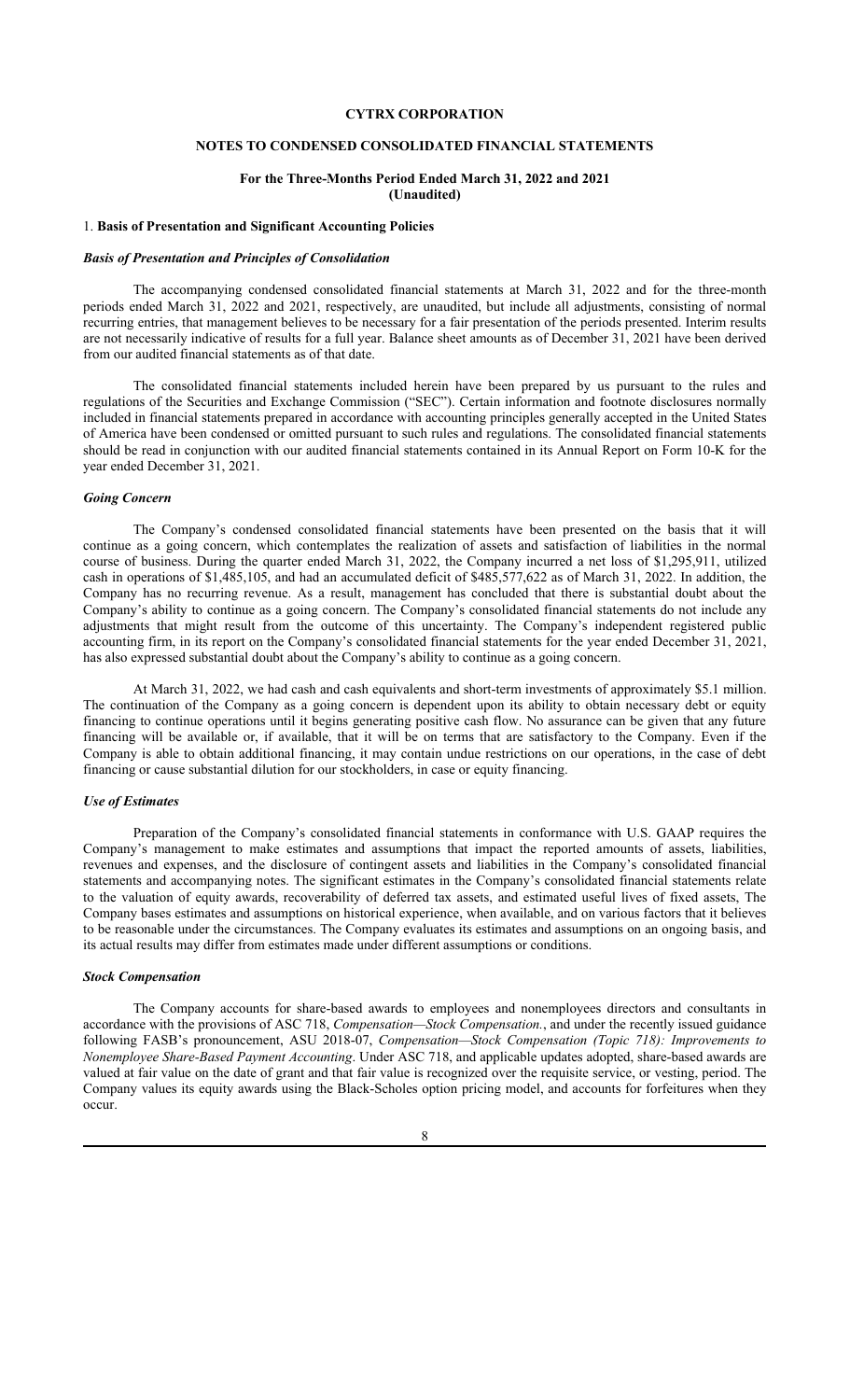#### *Foreign Currency Remeasurement*

The U.S. dollar has been determined to be the functional currency for the net assets of our German operations. The transactions are recorded in the local currencies and are remeasured at each reporting date using the historical rates for nonmonetary assets and liabilities and current exchange rates for monetary assets and liabilities at the balance sheet date. Exchange gains and losses from the remeasurement of monetary assets and liabilities are recognized in other income (loss). We recognized a loss of approximately (\$5,304) and (\$13,070), respectively, for the three-month periods ended March 31, 2022 and 2021.

#### *Basic and Diluted Net Loss Per Common Share*

Basic and diluted net loss per common share is computed based on the weighted-average number of common shares outstanding. for the period. Diluted net income (loss) per share is computed by dividing the net income (loss) applicable to common stockholders by the weighted average number of common shares outstanding plus the number of additional common shares that would have been outstanding if all dilutive potential common shares had been issued using the treasury stock method. Potential common shares are excluded from the computation when their effect is antidilutive. Common share equivalents that could potentially dilute net loss per share in the future, and which were excluded from the computation of diluted loss per share, were as follows:

|                                      |            | As of March 31, |  |  |
|--------------------------------------|------------|-----------------|--|--|
|                                      | 2022       | 2021            |  |  |
| Options to acquire common stock      | 2,777,829  | 3,166,270       |  |  |
| Warrants to acquire common stock     | 4.167      | 4,167           |  |  |
| Series C Convertible preferred stock | 4,681,818  |                 |  |  |
| Investment option                    | 11,363,637 |                 |  |  |
|                                      | 18,827,451 | 3,170,437       |  |  |

#### *Fair Value Measurements*

Assets and liabilities recorded at fair value on the balance sheets are categorized based upon the level of judgment associated with the inputs used to measure the fair value. Level inputs are as follows:

Level 1 – quoted prices in active markets for identical assets or liabilities.

Level 2 – other significant observable inputs for the assets or liabilities through corroboration with market data at the measurement date.

Level 3 – significant unobservable inputs that reflect management's best estimate of what market participants would use to price the assets or liabilities at the measurement date.

We consider carrying amounts of accounts receivable, accounts payable and accrued expenses to approximate fair value due to the short-term nature of these financial instruments. Our non-financial assets are measured at fair value when there is an indicator of impairment and recorded at fair value only when an impairment charge is recognized.

#### *Recently Issued Accounting Pronouncements*

In June 2016, the FASB issued ASU No. 2016-13, Credit Losses - Measurement of Credit Losses on Financial Instruments ("ASC 326"). The standard significantly changes how entities will measure credit losses for most financial assets, including accounts and notes receivables. The standard will replace today's "incurred loss" approach with an "expected loss" model, under which companies will recognize allowances based on expected rather than incurred losses. Entities will apply the standard's provisions as a cumulative-effect adjustment to retained earnings as of the beginning of the first reporting period in which the guidance is effective. The standard is effective for interim and annual reporting periods beginning after December 15, 2022. The adoption of ASU 2016-13 is not expected to have a material impact on the Company's financial position, results of operations, and cash flows.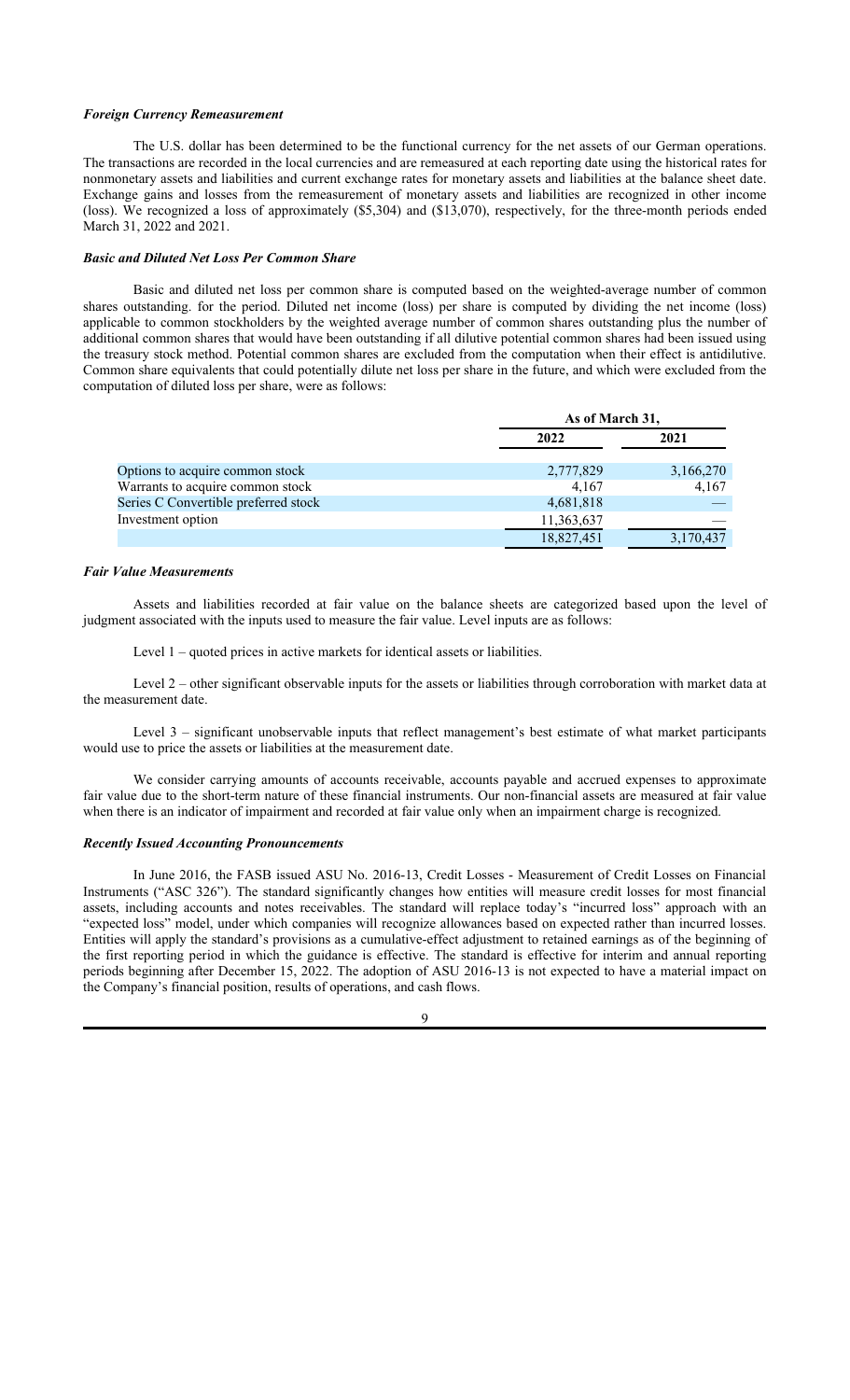In May 2021, the FASB issued ASU 2021-04, Earnings Per Share (Topic 260), Debt — Modifications and Extinguishments (Subtopic 470-50), Compensation — Stock Compensation (Topic 718), and Derivatives and Hedging Contracts in Entity's Own Equity (Subtopic 815-40): Issuer's Accounting for Certain Modifications or Exchanges of Freestanding Equity-Classified Written Call Options ("ASU 2021-04"). ASU 2021-04 provides guidance as to how an issuer should account for a modification of the terms or conditions or an exchange of a freestanding equity-classified written call option (i.e., a warrant) that remains classified after modification or exchange as an exchange of the original instrument for a new instrument. An issuer should measure the effect of a modification or exchange as the difference between the fair value of the modified or exchanged warrant and the fair value of that warrant immediately before modification or exchange and then apply a recognition model that comprises four categories of transactions and the corresponding accounting treatment for each category (equity issuance, debt origination, debt modification, and modifications unrelated to equity issuance and debt origination or modification). ASU 2021-04 is effective for fiscal years beginning after December 15, 2021, including interim periods within those fiscal years. An entity should apply the guidance provided in ASU 2021-04 prospectively to modifications or exchanges occurring on or after the effective date. Early adoption is permitted, including adoption in an interim period. If an entity elects to early adopt ASU 2021-04 in an interim period, the guidance should be applied as of the beginning of the fiscal year that includes that interim period. The adoption of ASU 2021-04 did not have any impact on the Company's consolidated financial statement presentation or disclosures.

Other recent authoritative guidance issued by the FASB (including technical corrections to the ASC), the American Institute of Certified Public Accountants, and the Securities and Exchange Commission ("SEC") did not, or are not expected to, have a material impact on the Company's consolidated financial statements and related disclosures.

#### **2. Financing Under Security Purchase Agreement**

On July 13, 2021, the Company entered into a Securities Purchase Agreement (the "Purchase Agreement") with a single institutional investor (the "Investor") for aggregate gross proceeds of \$10 million and net proceeds of approximately \$9.2 million. The transaction closed on July 16, 2021. Under the Purchase Agreement, the Company sold and issued (i) 2 million shares of its common stock at a purchase price of \$0.88 per share for total gross proceeds of approximately \$1.76 million in a registered direct offering (the "Registered Direct Offering") and (ii) 8,240 shares of Series C 10.00% Convertible Preferred Stock (the "Preferred Stock") at a purchase price of \$1,000 per share, for aggregate gross proceeds of approximately \$8.24 million, in a concurrent private placement (the "Private Placement" and, together with the Registered Direct Offering, the "July 2021 Offerings"). The shares of the Preferred Stock are convertible, upon shareholder approval as described below, into an aggregate of up to 9,363,637 shares of common stock at a conversion price of \$0.88 per share. Holders of the Preferred Stock shall be entitled to receive, and the Company shall pay, cumulative dividends at the rate per share (as a percentage of the stated value per share) of 10.00% per annum, payable quarterly on January 1, April 1, July 1 and October 1, beginning on the first such date after the date of issuance. The terms of the Preferred Stock include beneficial ownership limitations that preclude conversion that would result in the Investor owning in excess of 9.99% of the Company's outstanding shares of common stock. CytRx also issued to the Investor an unregistered preferred investment option (the "Preferred Investment Option") that allows for the purchase of up to 11,363,637 shares of common stock for additional gross proceeds of approximately \$10 million if the Preferred Investment Option is exercised in full. The exercise price for the Preferred Investment Option is \$0.88 per share. The Preferred Investment Option has a term equal to five and one-half years commencing upon the Company increasing its authorized common stock following shareholder approval.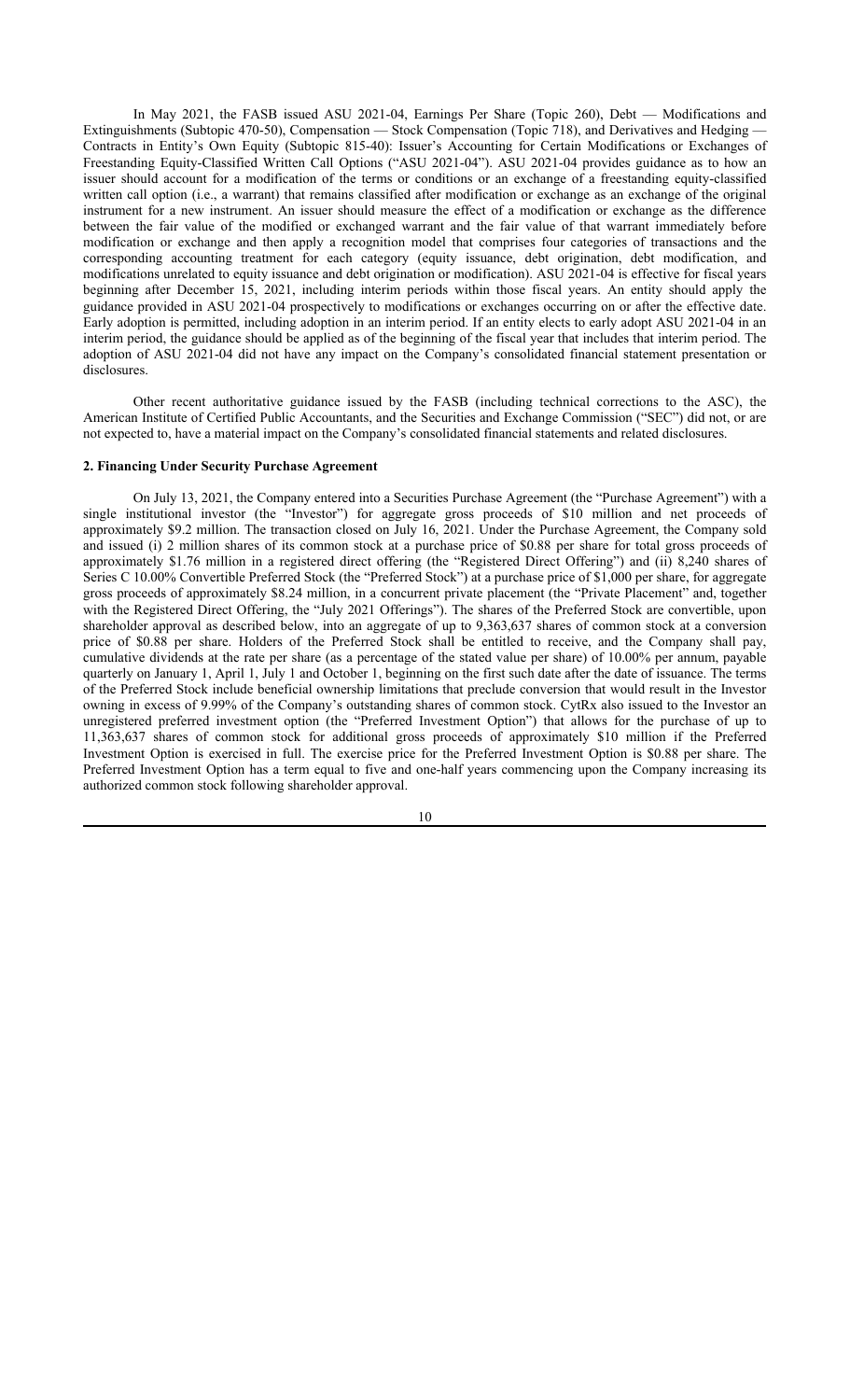The Company accounted for these transactions as a single transaction for accounting purposes and allocated total proceeds to the respective instruments based upon the relative fair value of each instrument. The Company determined that the relative fair value of (i) the 2,000,000 shares of the common stock issued was \$859,218, (ii) the relative fair value of the 8,240 shares of Preferred Stock was \$4,022,700, and (iii) the relative fair value of the Preferred Investment Option was \$4,293,872 based upon a Black Scholes valuation model. As such, the Company recorded as Additional Paid in Capital the fair value of the common stock and Preferred Investment Option of \$5,153,090, and the fair value of the Series C Preferred Stock was \$4,022,700 which was reflected as mezzanine equity due to certain clauses of the Securities Purchase Agreement.

On October 1, 2021, the Company paid a quarterly 10% dividend to the Investor in the amount of \$171,668 and on January 1, 2022, the Company paid a quarterly dividend of \$206,000.

On March 15, 2022, at a special meeting of its stockholders which was originally opened and subsequently adjourned on September 23, 2021, the Company's stockholders, by an affirmative vote of the majority of the Company's outstanding shares of capital stock, approved the amendment to the Company's Restated Certificate of Incorporation to effect an increase in the number of shares of authorized common stock, par value \$0.001 per share, from 41,666,666 shares to 62,393,940 shares, and to make a corresponding change to the number of authorized shares of capital stock in order to comply with the Company's contractual obligations under the Purchase Agreement.

On March 28, 2022, the Investor converted 4,120 shares of the Series C Preferred Stock in accordance with the initial terms of the agreement and received 4,681,819 common shares.

#### *Terms of Series C Preferred Stock*

Under the Certificate of the Designations, Powers, Preferences and Rights of Series C 10.00% Convertible Preferred Stock (the "*Certificate of Designations*"), each share of Series C Preferred Stock will be convertible, subject to the Beneficial Ownership Limitation (as defined below), at either the holder's option or at the Company's option (a "*Company Initiated Conversion*") at any time following stockholder approval having been obtained to amend our restated certificate of incorporation to increase the number of authorized shares of common stock above 41,666,666 (the "Stockholder Approval"), into common stock at a conversion rate equal to the quotient of (i) the Series C Stated Value of \$1,000 (the "*Series C Stated Value*") plus, in the case of a Company Initiated Conversion, all accrued and accumulated and unpaid dividends on such share of Series C Preferred Stock, divided by (ii) the initial conversion price of \$0.88, subject to specified adjustments for stock splits, stock dividends, reclassifications or other similar events as set forth in the Certificate of Designations.

The Certificate of Designations contains limitations that prevent the holder thereof from acquiring shares of common stock upon conversion that would result in the number of shares of common stock beneficially owned by such holder and its affiliates exceeding 9.99% of the total number of shares of common stock outstanding immediately after giving effect to the conversion (the "*Beneficial Ownership Limitation*"), except that upon notice from the holder to the Company, the holder may increase or decrease the amount of ownership of outstanding shares of common stock after converting the holder's shares of Series C Preferred Stock, provided that the Beneficial Ownership Limitation in no event exceeds 9.99% of the number of outstanding shares of the common stock outstanding immediately after giving effect to the issuance of shares of common stock upon conversion of the shares of Series C Preferred Stock held by the holder and provided that any increase in the Beneficial Ownership Limitation shall not be effective until 61 days following notice to the Company.

Each holder of shares of Preferred Stock is entitled to receive dividends, commencing from the date of issuance of the Preferred Stock. Such dividends may be paid only when, as and if declared by the Board of Directors of the Company (the "Board"), out of assets legally available therefore, quarterly in arrears on the first day of January, April, July and October in each year, commencing on the date of issuance, at the dividend rate of 10.00% per year. Such dividends are cumulative and continue to accrue on a daily basis whether or not declared and whether or not we have assets legally available therefore.

Under the Certificate of Designations, each share of Series C Preferred Stock carries a liquidation preference equal to the Series C Stated Value plus accrued and unpaid and accumulated dividends thereon. Such liquidation preference is payable upon certain change in control transactions and accordingly, this instrument is classified as mezzanine (temporary equity).

The holders of the Series C Preferred Stock may vote their shares of Preferred Stock on an as-converted basis, subject to the Beneficial Ownership Limitation (which Beneficial Ownership Limitation shall be calculated on a basis which includes the number of shares of common stock which are issuable upon conversion of the unconverted Series C Stated Value beneficially owned by a holder or any of its affiliates or attribution parties on all matters submitted to the holders of common stock for approval). The Company may not take the following actions without the prior consent of the holders of at least a majority of the Preferred Stock then outstanding: (a) alter or change adversely the powers, preferences or rights given to the Preferred Stock or alter or amend the Certificate of Designations, (b) authorize or create any class of stock ranking as to dividends, redemption or distribution of assets upon a Liquidation (as defined in the Certificate of Designations) senior to, or otherwise *pari passu* with, the Preferred Stock, (c) amend its Certificate of Incorporation or other charter documents in any manner that adversely affects any rights of the holders of the Preferred Stock, (d) increase the number of authorized shares of Preferred Stock, or (e) enter into any agreement with respect to any of the foregoing.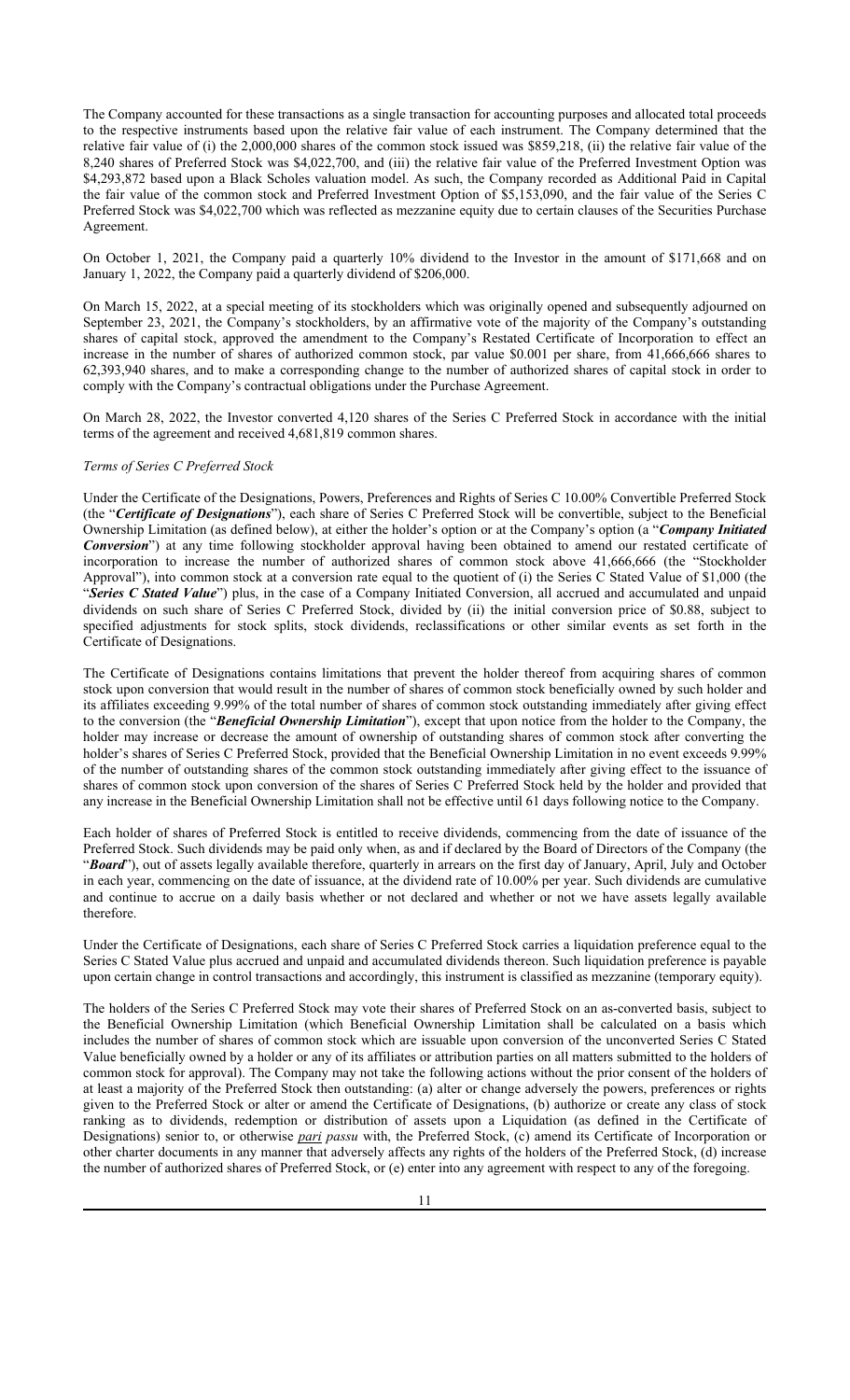#### *Terms of Preferred Investment Option*

The Preferred Investment Option to purchase up to 11,363,637 shares of common stock is exercisable at a price of \$0.88 per share. The Preferred Investment Option have a term of five and one-half years from the Authorized Share Increase Date. The holders of the Preferred Investment Option may exercise the Preferred Investment Option on a cashless basis, solely to the extent there is no effective registration statement registering, or the prospectus in such registration statement is not available for the resale of the shares of common stock issuable at the time of exercise. The Company is prohibited from effecting an exercise of any Preferred Investment Option to the extent that such exercise would result in the number of shares of common stock beneficially owned by such holder and its affiliates exceeding 9.99% of the total number of shares of common stock outstanding immediately after giving effect to the exercise of the Preferred Investment Options by the holder (the "*PIO Beneficial Ownership Limitation*"), except that upon notice from the holder to the Company, the holder may increase or decrease the amount of ownership of outstanding shares of Common Stock after exercising the holder's Preferred Investment Option, provided that the PIO Beneficial Ownership Limitation in no event exceeds 9.99% of the number of outstanding shares of the Common Stock outstanding immediately after giving effect to the issuance of shares of common stock upon exercise of the Preferred Investment Option held by the holder and provided that any increase in the PIO Beneficial Ownership Limitation shall not be effective until 61 days following notice to the Company. The Preferred Investment Option provides for a Black-Scholes payout upon certain fundamental change transactions relating to the Company, as specified therein. If the fundamental change transaction is within the control of the Company, the payout will be in cash. Otherwise, the payout will be in the same form of consideration received by the common stockholders as a result of this transaction.

# *Registration Rights Agreement*

In connection with the July 2021 Offerings, the Company entered into a registration rights agreement, dated as of July 13, 2021 (the "Registration Rights Agreement"), with the investor named therein, pursuant to which the Company will undertake to file, within five calendar days of the date of the filing of the proxy statement seeking the Stockholder Approval, a resale registration statement to register the shares of common stock issuable upon: (i) the conversion of the Preferred Stock sold in the Private Placement and (ii) the exercise of the Preferred Investment Option (the "*Registrable Securities*"); and to cause such registration statement to be declared effective under the Securities Act as promptly as possible after the filing thereof, but in any event no later than 75 days following the pricing date of this offering, or no later than 105 days following such date in the event of a "full review" by the SEC, and shall use its reasonable best efforts to keep such registration statement continuously effective under the Securities Act until the date that all Registrable Securities covered by such registration statement have been sold or are otherwise able to be sold pursuant to Rule 144. The Registration Rights Agreement provides for liquidated damages to the extent that the Company does not file or maintain a registration statement in accordance with the terms thereof. The registration rights agreement entered into between us and the Investor on July 13, 2021, contains a triggering event which would require us to pay to any holder of the Preferred Stock an amount in cash, as partial liquidated damages and not as a penalty, on a monthly basis equal to the product of 2.0% multiplied by the aggregate subscription amount paid by such holder for shares of Preferred Stock pursuant to the Purchase Agreement; provided, however, that such partial liquidated damages shall not exceed 24% of the aggregate subscription amounts paid by such holders pursuant to the Purchase Agreement, or \$1,977,600. If we fail to pay any partial liquidated damages within seven days after the date payable, we will be required to pay interest on any such amounts at a rate equal to the lesser of 18% per annum or the maximum rate permitted by applicable law.

During the year ended December 31, 2021, the Company did not have enough shares of authorized common stock to issue the shares of common stock issuable upon the exercise or conversion of the Registrable Securities, as applicable. For the year ended December 31, 2021, the Company attempted, but was unsuccessful, to obtain its stockholders' approval for the increase in its shares of authorized common stock at a special meeting that was originally opened and subsequently adjourned on September 23, 2021, and accordingly, the Company was unable to meet its registration rights obligation as of December 31, 2021. As such, the Company recognized an aggregate of approximately \$1.1 million in liquidated damages during the year ended December 31, 2021, of which includes a provision of \$615,123 as an accrual for estimated damages until stockholders' approval is achieved and the registration statement registering the shares of common stock issuable upon the exercise or conversion, as applicable, of the Registrable Securities is filed. On March 15, 2022, the Company received its stockholders' approval to increase its authorized shares and filed a certificate of amendment to its Certificate of Incorporation to increase the number of authorized shares from 41,666,666 shares to 63,227,273 shares on the same date. The Company filed its registration statement registering the shares underlying the Registrable Securities on March 23, 2022 and has provided for liquidated damages through that date. The registration statement was declared effective on March 28, 2022.

#### **3. Leases**

We lease office space and office copiers related primarily to the administrative activities. The Company accounts for leases under ASC 842, *Leases,* which requires an entity to recognize a right-of-use asset and a lease liability for virtually all leases.

In January 2020, the Company signed a new four-year lease which covers approximately 2,771 square feet of office and storage space. This lease is effective March 1, 2020 and extends through February 29, 2024, with a right to extend the term for an additional five-year period, subject to the terms and conditions set forth in the lease agreement. The monthly rent is \$13,855, subject to annual increases of 3.5 percent. In February 2020, the Company renewed its additional storage space lease, which requires us to make monthly payments of \$1,370, subject to a 2.5 percent annual increase. The Company recorded a right of use asset and lease liability obligation of \$715,310 upon inception of these leases.

As of March 31, 2022, the balance of right-of-use assets was approximately \$ 351,000, and the balance of total lease liabilities was approximately \$368,000.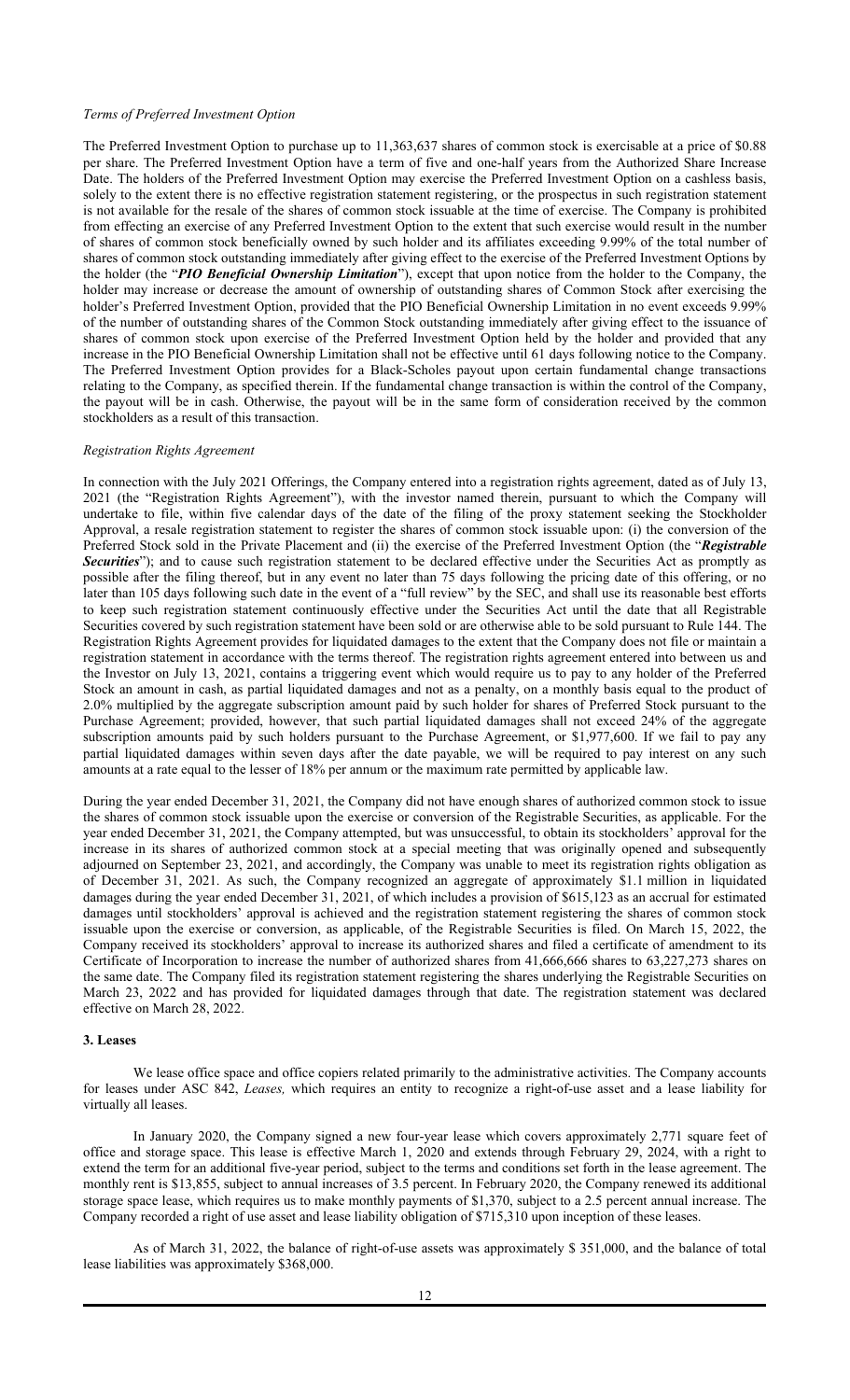Future minimum lease payments under non-cancelable operating leases under ASC 842 as of March 31, 2022 are as follows:

|                                                      |    | Operating<br><b>Lease Payments</b> |  |  |
|------------------------------------------------------|----|------------------------------------|--|--|
| April 2022 – March 2023                              | \$ | 194,308                            |  |  |
| April 2023 - March 2024                              |    | 186,908                            |  |  |
| Total future minimum lease payments                  |    | 381,216                            |  |  |
| Less: present value adjustment                       |    | 13,125                             |  |  |
| Operating lease liabilities at March 31, 2022        |    | 368,091                            |  |  |
| Less: current portion of operating lease liabilities |    | 181,999                            |  |  |
| Operating lease liabilities, net of current portion  |    | 186,092%                           |  |  |

The components of rent expense and supplemental cash flow information related to leases for the period are as follows:

|                                                                                                                                            | <b>Period Ended</b><br><b>March 31, 2022</b> |        |
|--------------------------------------------------------------------------------------------------------------------------------------------|----------------------------------------------|--------|
| <b>Lease Cost</b>                                                                                                                          |                                              |        |
|                                                                                                                                            |                                              |        |
| Operating lease cost (included in General and administrative expenses in the Company's<br>condensed Consolidated Statements of Operations) | S                                            | 50,616 |
|                                                                                                                                            |                                              |        |
| <b>Other information</b>                                                                                                                   |                                              |        |
|                                                                                                                                            |                                              |        |
| Cash paid for amounts included in the measurement of lease liabilities for the period ended<br>March 31, 2022                              | <b>S</b>                                     | 46,862 |
|                                                                                                                                            |                                              |        |
| Weighted average remaining lease term – operating leases (in years)                                                                        |                                              | 1.9    |
|                                                                                                                                            |                                              |        |
| Average discount rate                                                                                                                      |                                              | 3.6%   |
|                                                                                                                                            |                                              |        |

### **4. Stock Based Compensation**

The Company has a 2008 Stock Incentive Plan (the "2008 Plan") under which 5 million shares of common stock are reserved for issuance. As of March 31, 2022, there were approximately 2.3 million shares subject to outstanding stock options and approximately 0.8 million shares outstanding related to restricted stock grants issued from the 2008 Plan. The 2008 Plan expired on November 20, 2018 and thus no further shares are available for future grant under the 2008 Plan.

In November 2019, the Company adopted a 2019 Stock Incentive Plan (the "2019 Plan") under which 5.4 million shares of common stock are reserved for issuance. As of March 31, 2022, there were 0.5 million shares subject to outstanding stock options. The 2019 Plan expires on November 14, 2029.

There were no options granted in either the periods ended March 31, 2022 and March 31, 2021.

Presented below is our stock option activity:

|                                | Three-Months Ended March 31, 2022          |                                                              |                                      |                           |                                               |
|--------------------------------|--------------------------------------------|--------------------------------------------------------------|--------------------------------------|---------------------------|-----------------------------------------------|
|                                | Number of<br><b>Options</b><br>(Employees) | Number of<br><b>Options</b><br>$(Non-$<br><b>Employees</b> ) | Total<br>Number of<br><b>Options</b> |                           | Weighted-<br>Average<br><b>Exercise Price</b> |
| Outstanding at January 1, 2022 | 2,462,829                                  | 365,000                                                      | 2,827,829                            | S                         | 8.09                                          |
| Exercised                      | (50,000)                                   |                                                              | (50,000)                             | S                         | 0.26                                          |
| Forfeited or expired           |                                            |                                                              |                                      |                           |                                               |
| Outstanding at March 31, 2022  | 2,412,829                                  | 365,000                                                      | 2,777,829                            | \$                        | 8.23                                          |
| Exercisable at March 31, 2022  | 2,412,829                                  | 365,000                                                      | 2,777,829                            | $\boldsymbol{\mathsf{S}}$ | 8.23                                          |
|                                | 13                                         |                                                              |                                      |                           |                                               |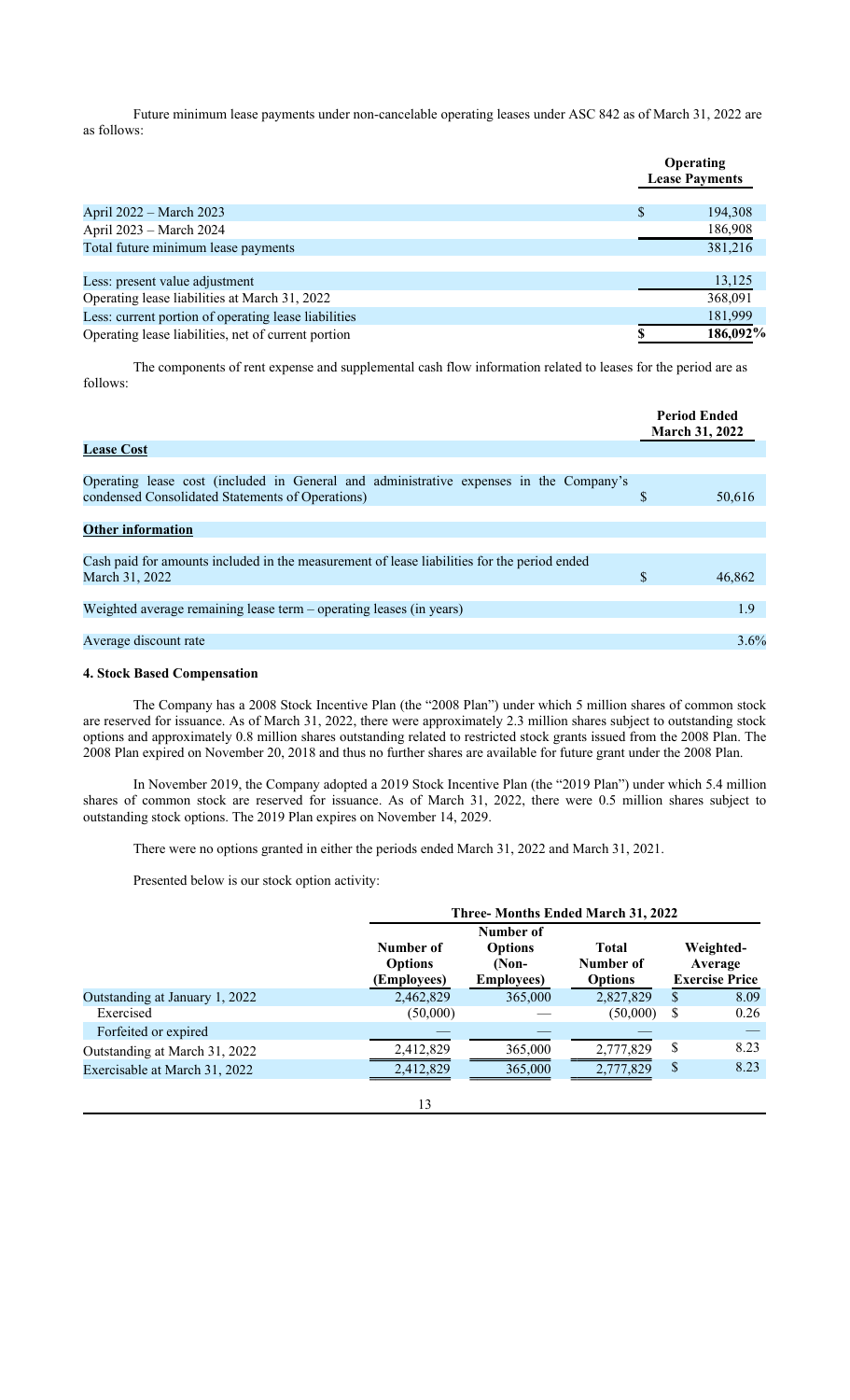The following table summarizes significant ranges of outstanding stock options under our plans at March 31, 2022:

| Range of<br><b>Exercise Prices</b> | Number of<br><b>Options</b> | Weighted-<br>Average<br>Remaining<br>Contractual<br>Life (years) |   | Weighted-<br>Average<br><b>Exercise</b><br>Price | Number of<br><b>Options</b><br><b>Exercisable</b> | Weighted-<br>Average<br>Remaining<br>Contractual<br>Life (years) |    | Weighted-<br>Average<br><b>Exercise</b><br>Price |
|------------------------------------|-----------------------------|------------------------------------------------------------------|---|--------------------------------------------------|---------------------------------------------------|------------------------------------------------------------------|----|--------------------------------------------------|
| \$<br>$0.26 - $1.00$               | 500,000                     | 7.71                                                             | S | 0.26                                             | 500,000                                           | 7.71                                                             | \$ | 0.26                                             |
| \$<br>$1.01 - $3.00$               | 1,050,673                   | 5.36                                                             | S | 2.04                                             | 1,050,673                                         | 5.36                                                             | \$ | 2.04                                             |
| \$<br>$3.01 - $15.00$              | 817,482                     | 2.85                                                             | S | 12.54                                            | 817,482                                           | 2.85                                                             | \$ | 12.54                                            |
| \$<br>$15.01 - $42.42$             | 409,675                     | 1.87                                                             | S | 25.24                                            | 409,675                                           | 1.87                                                             | S  | 25.24                                            |
|                                    | 2,777,830                   | 4.53                                                             | S | 8.23                                             | 2,777,830                                         | 4.53                                                             | \$ | 8.23                                             |

The Company recognized no stock compensation cost in either periods ended March 31, 2022 or March 31, 2021 as all options had previously vested. At March 31, 2022, there was no unrecognized compensation expense related to unvested stock options.

The aggregate intrinsic value of the outstanding options and options vested as of March 31, 2022 was \$45,000.

At March 31, 2022 and December 31, 2021, the Company had 4,167 warrants outstanding at a weighted average exercise price of \$10.44. At March 31, 2022, the 4,167 warrants outstanding had no intrinsic value.

### **Restricted Stock**

On December 15, 2021, the Company granted to Jennifer Simpson, who serves on our Board of Directors, 25,000 shares of restricted common stock, pursuant to the 2019 Plan. This restricted stock vests on the first anniversary of the date of the grant. The fair value of the restricted stock is based on the market price of the Company's shares on the grant date less the par value received as consideration. The fair value of the restricted stock on the grant date was \$11,200 and recognized stock xcompensation expense was \$3,299. As of March 31, 2022, there is approximately \$7,900 of unamortized stock compensation that will be amortized through December 2022.

#### **5. Stockholder Protection Rights Plan**

On December 13, 2019, the Board of Directors of the Company, authorized and declared a dividend of one right (a "Right") for each of the Company's issued and outstanding shares of common stock, par value \$0.001 per share . The dividend was paid to the stockholders of record at the close of business on December 23, 2019. Each Right entitled the registered holder, subject to the terms of the Original Rights Agreement (as defined below), to purchase from the Company one one-thousandth of a share of the Company's Series B Junior Participating Preferred Stock, par value \$0.01 per share (the "Series B Preferred Stock"), at a price of \$5.00 (the "Purchase Price"), subject to certain adjustments. The description and terms of the Rights were set forth in the Rights Agreement, dated as of December 13, 2019 (the "Original Rights Agreement"), by and between the Company and American Stock Transfer & Trust Company, LLC, as Rights Agent (the "Rights Agent").

On November 12, 2020, the Board approved an amendment and restatement of the Original Rights Agreement (as amended and restated, the "Amended and Restated Rights Agreement") to effect certain changes to the Original Rights Agreement, including (i) reducing the duration to a term of three years, subject to certain earlier expiration as described in more detail below, and (ii) lowering the beneficial ownership threshold at which a person or group of persons becomes an Acquiring Person (as defined below) to 4.95% or more of the Company's outstanding shares of Common Stock, subject to certain exceptions. The Amended and Restated Rights Agreement is designed to discourage (i) any person or group of persons from acquiring beneficial ownership of more than 4.95% of the Company's shares of Common Stock and (ii) any existing stockholder currently beneficially holding 4.95% or more of the Company's shares of Common Stock from acquiring additional shares of the Company's Common Stock.

The purpose of the Amended and Restated Rights Agreement is to protect value by preserving the Company's ability to utilize its net operating losses and certain other tax attributes (collectively, the "Tax Benefits") to offset potential future income tax obligations. The Company's ability to use its Tax Benefits would be substantially limited if it experiences an "ownership change," as such term is defined in Section 382 of the Internal Revenue Code of 1986, as amended (the "Tax Code"). A corporation generally will experience an ownership change if the percentage of the corporation's stock owned by its "5-percent shareholders," as defined in Section 382 of the Tax Code, increases by more than 50 percentage points over their lowest ownership percentage within a rolling three-year period. The Amended and Restated Rights Agreement is intended to reduce the likelihood the Company would experience an ownership change under Section 382 of the Tax Code.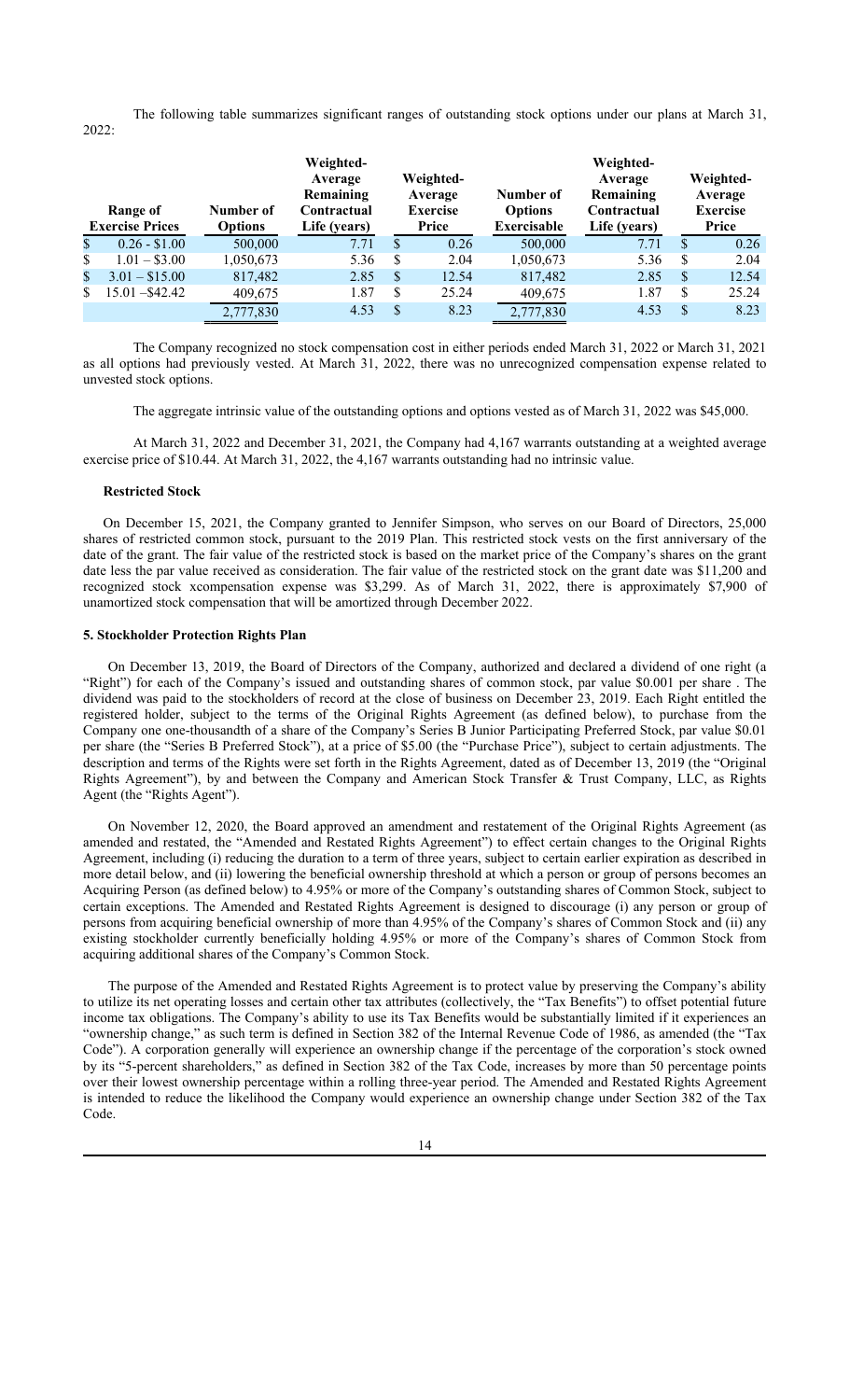The Rights will not be exercisable until the earlier to occur of (i) the close of business on the tenth business day after a public announcement or filing that a person or group of affiliated or associated persons has become an "Acquiring Person," which is defined as a person or group of affiliated or associated persons that, at any time after the date of the Amended and Restated Rights Agreement, has acquired, or obtained the right to acquire, beneficial ownership of 4.95% or more of the Company's outstanding shares of Common Stock, subject to certain exceptions or (ii) the close of business on the tenth business day after the commencement of, or announcement of an intention to commence, a tender offer or exchange offer the consummation of which would result in any person becoming an Acquiring Person (the earlier of such dates being called the "Distribution Date") (provided, however, that if such tender or exchange offer is terminated prior to the occurrence of the Distribution Date, then no Distribution Date shall occur as a result of such tender or exchange offer).

The Rights, which are not exercisable until the Distribution Date, will expire at or prior to the earliest of (i) the close of business on November 16, 2023; (ii) the time at which the Rights are redeemed pursuant to the Amended and Restated Rights Agreement; (iii) the time at which the Rights are exchanged pursuant to the Amended and Restated Rights Agreement; (iv) the time at which the Rights are terminated upon the occurrence of certain mergers or other transactions approved in advance by the Board; and (v) the close of business on the date set by the Board following a determination by the Board that (x) the Amended and Restated Rights Agreement is no longer necessary or desirable for the preservation of the Tax Benefits or (y) no Tax Benefits are available to be carried forward or are otherwise available (the earliest of (i), (ii), (iii), (iv) and (v) is referred to as the "**Expiration Date**").

Each share of Series B Preferred Stock will be entitled, when, as and if declared, to a preferential per share quarterly dividend payment equal to the greater of (i) \$1.00 per share or (ii) an amount equal to 1,000 times the dividend declared per share of Common Stock. Each share of Series B Preferred Stock will entitle the holder thereof to 1,000 votes on all matters submitted to a vote of the stockholders of the Company. In the event of any merger, consolidation or other transaction in which shares of Common Stock are converted or exchanged, each share of Series B Preferred Stock will be entitled to receive 1,000 times the amount received per one share of Common Stock.

The Purchase Price payable, and the number of shares of Series B Preferred Stock or other securities or property issuable, upon exercise of the Rights are each subject to adjustment from time to time to prevent dilution (i) in the event of a stock dividend on, or a subdivision, combination or reclassification of the Preferred Stock, (ii) upon the grant to holders of the Series B Preferred Stock of certain rights or warrants to subscribe for or purchase Preferred Stock or convertible securities at less than the then-current market price of the Series B Preferred Stock or (iii) upon the distribution to holders of the Preferred Stock of evidences of indebtedness or assets (excluding regular periodic cash dividends or dividends payable in Series B Preferred Stock) or of subscription rights or warrants (other than those referred to above). The number of outstanding Rights and the number of one one-thousandths of a share of Preferred Stock issuable upon exercise of each Right are also subject to adjustment in the event of a stock split, reverse stock split, stock dividends and other similar transactions involving the Common Stock.

In the event that any person or group of affiliated or associated persons becomes an Acquiring Person, each holder of a Right, other than the Rights beneficially owned by the Acquiring Person, affiliates and associates of the Acquiring Person and certain transferees thereof (which will thereupon become null and void), will thereafter have the right to receive upon exercise of a Right that number of shares of Common Stock having a market value of two times the Purchase Price.

In the event that, after a person or a group of affiliated or associated persons has become an Acquiring Person, the Company is acquired in a merger or other business combination transaction, or 50% or more of the Company's assets or earning power are sold, proper provision will be made so that each holder of a Right will thereafter have the right to receive, upon the exercise thereof at the then-current purchase price of the Right, that number of shares of common stock of the acquiring company having a market value at the time of that transaction equal to two times the Purchase Price.

With certain exceptions, no adjustment in the Purchase Price will be required unless such adjustment would require an increase or decrease of at least one percent (1%) in the Purchase Price. No fractional shares of Preferred Stock will be issued (other than fractions which are integral multiples of one one-thousandth of a share of Series B Preferred Stock, which may, at the election of the Company, be evidenced by depositary receipts) and, in lieu thereof, an adjustment in cash will be made based on the market price of the Series B Preferred Stock on the trading day immediately prior to the date of exercise.

At any time after any person or group of affiliated or associated persons becomes an Acquiring Person and prior to the acquisition of beneficial ownership by such Acquiring Person of 50% or more of the outstanding shares of Common Stock, the Board, at its option, may exchange each Right (other than Rights owned by such person or group of affiliated or associated persons which will have become void), in whole or in part, at an exchange ratio of one share of Common Stock per outstanding Right (subject to adjustment).

In connection with any exercise or exchange of the Rights, no holder of a Right will be entitled to receive shares of Common Stock if receipt of such shares would result in such holder, together with such holder's affiliates and associates, beneficially owning more than 4.95% of the then-outstanding Common Stock (such shares, the "Excess Shares") and the Board determines that such holder's receipt of Excess Shares would jeopardize or endanger the value or availability of the Tax Benefits or the Board otherwise determines that such holder's receipt of Excess Shares is not in the best interests of the Company. In lieu of such Excess Shares, such holder will only be entitled to receive cash or a note or other evidence of indebtedness with a principal amount equal to the then-current market price of the Common Stock multiplied by the number of Excess Shares that would otherwise have been issuable.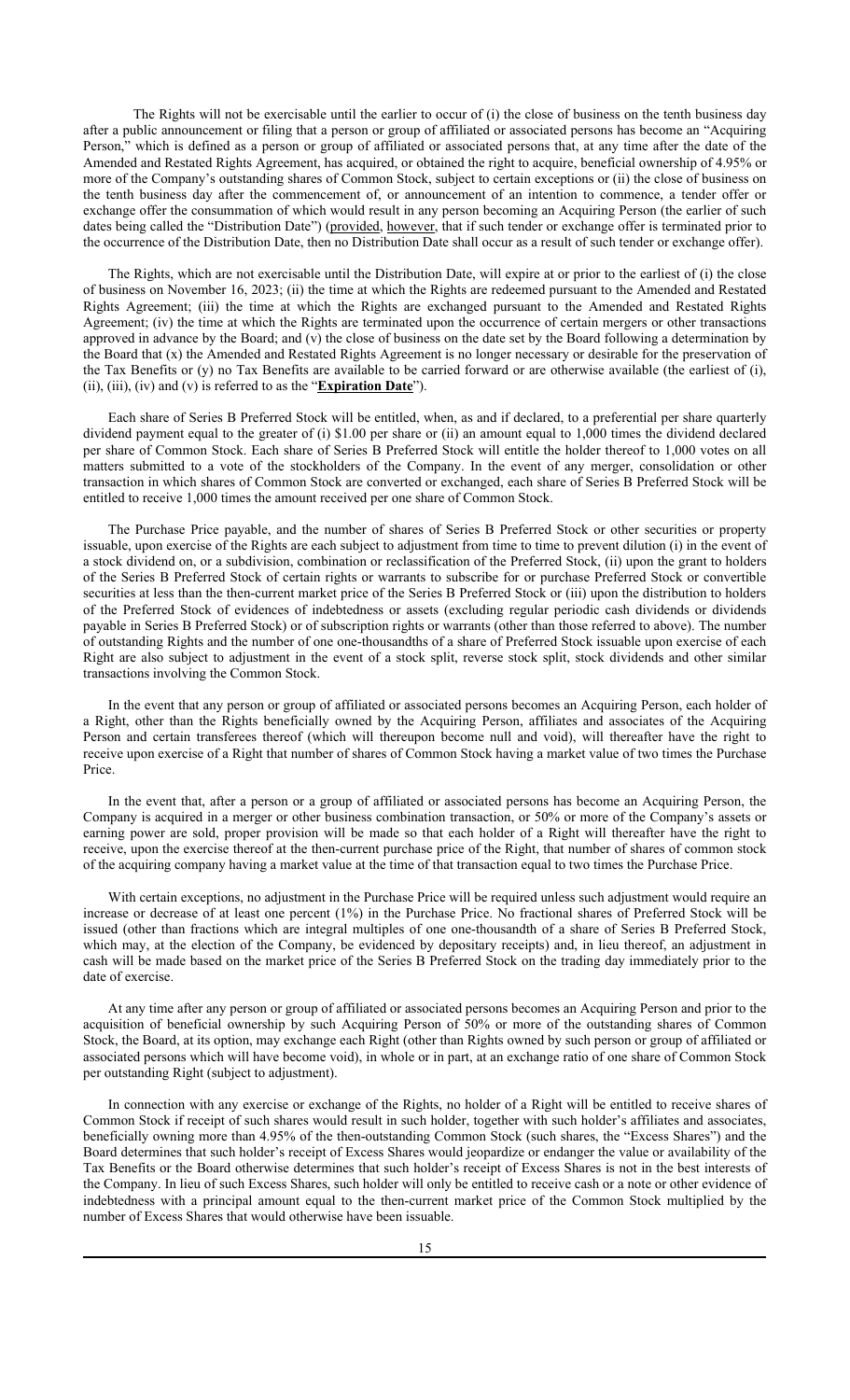At any time before the Distribution Date, the Board may redeem the Rights in whole, but not in part, at a price of \$0.001 per Right (subject to certain adjustments) (the "Redemption Price"). The redemption of the Rights may be made effective at such time, on such basis and with such conditions as the Board in its sole discretion may establish.

Immediately upon the action of the Board electing to redeem or exchange the Rights, the Company shall make a public announcement thereof, and upon such election, the right to exercise the Rights will terminate and the only right of the holders of Rights will be to receive the Redemption Price.

Until a Right is exercised or exchanged, the holder thereof, as such, will have no rights as a stockholder of the Company, including, without limitation, the right to vote or to receive dividends.

The Board may amend or supplement the Amended and Restated Rights Agreement without the approval of any holders of Rights, including, without limitation, in order to (a) cure any ambiguity, (b) correct inconsistent provisions, (c) alter time period provisions, including the Expiration Date, or (d) make additional changes to the Amended and Restated Rights Agreement that the Board deems necessary or desirable. However, from and after the date any person or group of affiliated or associated persons becomes an Acquiring Person, the Amended and Restated Rights Agreement may not be supplemented or amended in any manner that would adversely affect the interests of the holders of Rights.

#### **6. Commitments and Contingencies**

#### *Commitments*

### **Aldoxorubicin**

We have an agreement with Vergell Medical ("Vergell") for the exclusive license of patent rights held by Vergell for the worldwide development and commercialization of aldoxorubicin. Under the agreement, we must make payments to Vergell in the aggregate of \$7.5 million upon meeting clinical and regulatory milestones up to and including the product's second final marketing approval. We also have agreed to pay:

- Ɣ commercially reasonable royalties based on a percentage of net sales (as defined in the agreement);
- Ɣ a percentage of non-royalty sub-licensing income (as defined in the agreement); and
- milestones of \$1 million for each additional final marketing approval that we obtain.

In the event that we must pay a third party in order to exercise our rights to the intellectual property under the agreement, we are entitled to deduct a percentage of those payments from the royalties due Vergell, up to an agreed upon cap.

#### Arimoclomol

The agreement relating to our worldwide rights to arimoclomol provides for our payment of up to an aggregate of \$3.65 million upon receipt of milestone payments from Orphayzme A/S.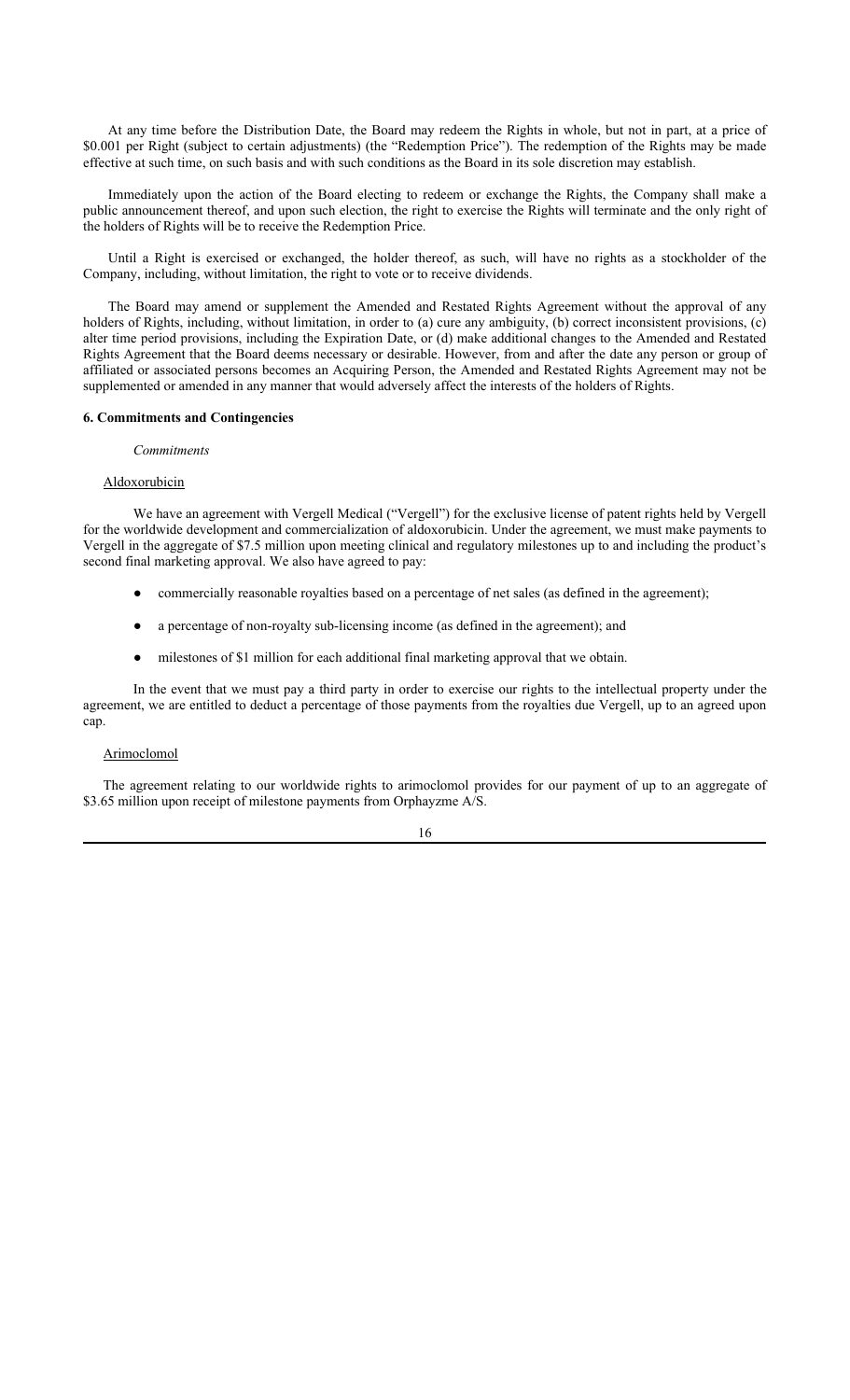#### Innovive

Under the merger agreement by which we acquired Innovive, we agreed to pay the former Innovive stockholders a total of up to approximately \$18.3 million of future earnout merger consideration, subject to our achievement of specified net sales under the Innovive license agreements. The earnout merger consideration, if any, will be payable in shares of our common stock, subject to specified conditions, or, at our election, in cash or by a combination of shares of our common stock and cash. Our common stock will be valued for purposes of any future earnout merger consideration based upon the trading price of our common stock at the time the earnout merger consideration is paid.

#### *Contingencies*

The Company applies the disclosure provisions of ASC 460, *Guarantees* ("ASC 460") to its agreements that contain guarantees or indemnities by the Company. The Company provides (i) indemnifications of varying scope and size to certain investors and other parties for certain losses suffered or incurred by the indemnified party in connection with various types of third-party claims; and (ii) indemnifications of varying scope and size to officers and directors against third party claims arising from the services they provide to the Company.

The Company evaluates developments in legal proceedings and other matters on a quarterly basis. The Company records accruals for loss contingencies to the extent that the Company concludes that it is probable that a liability has been incurred and the amount of the related loss can be reasonably estimated.

In December 2019, a novel strain of coronavirus, COVID-19, was first identified in China and has surfaced in several regions across the world. In March 2020, the disease was declared a pandemic by the World Health Organization. As the situation with COVID-19 continues to evolve, the companies which are working to further develop and commercialize our products, ImmunityBio and Orphazyme, could be materially and adversely affected by the risks, or the public perception of the risks, related to this pandemic. Among other things, the active and planned clinical trials by ImmunityBio and Orphazyme and their regulatory approvals, if any, may be delayed or interrupted, which could delay or adversely affect the Company's potential receipt of milestone and royalty payments within the disclosed time periods and increase expected costs. As of the date of this filing, senior management and administrative staff are working remotely.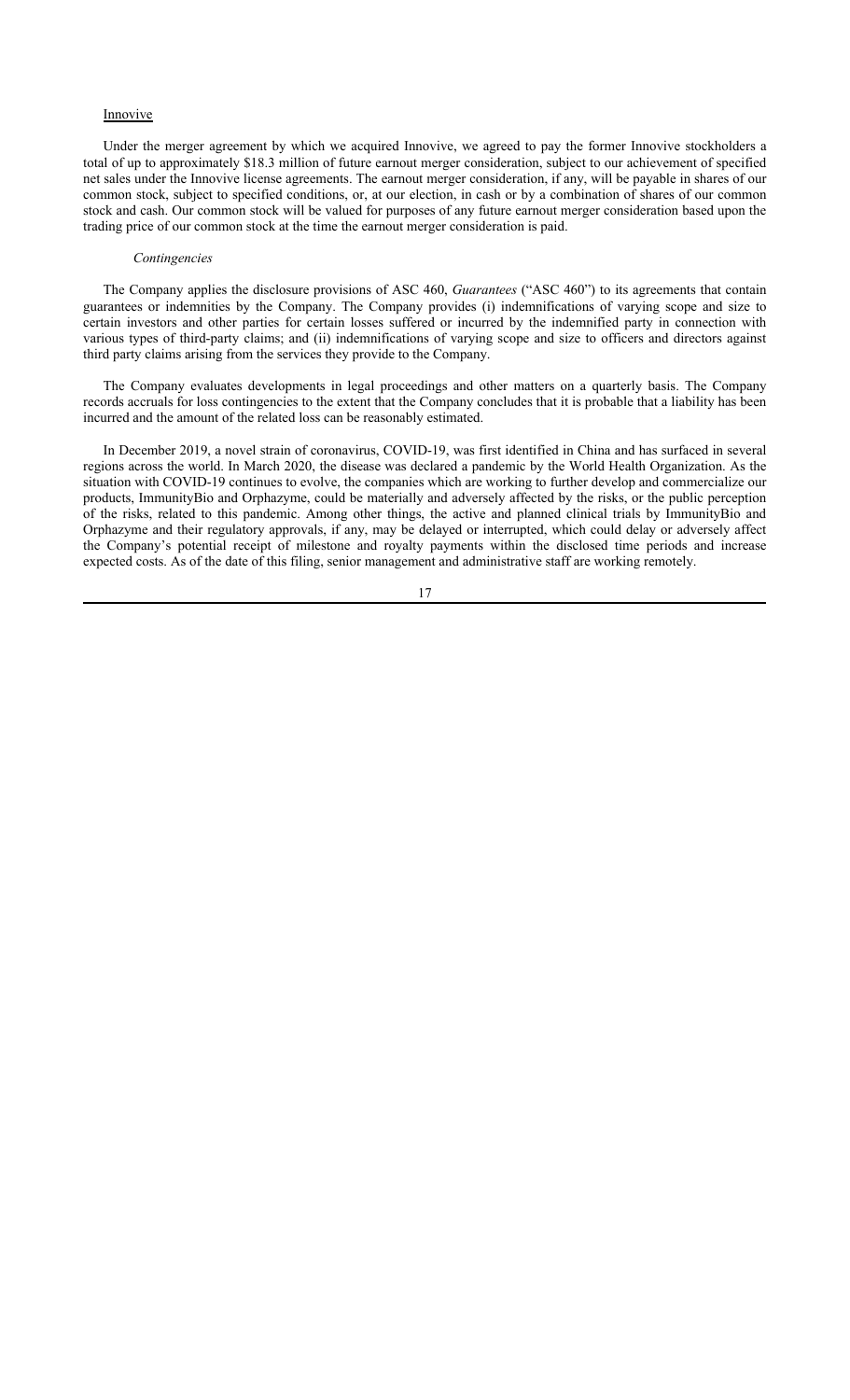#### **Item 2. — Management's Discussion and Analysis of Financial Condition and Results of Operations**

#### *Overview*

CytRx Corporation ("CytRx") is a biopharmaceutical research and development company specializing in oncology. The Company's focus has been on the discovery, research and clinical development of novel anti-cancer drug candidates that employ novel linker technologies to enhance the accumulation and release of cytotoxic anti-cancer agents at the tumor. During 2017, CytRx's discovery laboratory, located in Freiburg, Germany, synthesized and tested over 75 rationally designed drug conjugates with highly potent payloads, culminating in the creation of two distinct classes of compounds. Four lead candidates (LADR-7 through LADR-10) were selected based on *in vitro* and animal studies, in several different cancer models, stability, and manufacturing feasibility. In addition, a novel albumin companion diagnostic, ACDx™, was developed to identify patients with cancer who are most likely to benefit from treatment with these drug candidates,.

On June 1, 2018, CytRx launched Centurion BioPharma Corporation ("Centurion"), a private subsidiary, and transferred all of its assets, liabilities and personnel associated with the laboratory operations in Freiburg, Germany. In connection with said transfer, the Company and Centurion entered into a Management Services Agreement whereby the Company agreed to render advisory, consulting, financial and administrative services to Centurion, for which Centurion shall reimburse the Company for the cost of such services plus a 5% service charge. The Management Services Agreement may be terminated by either party at any time. Centurion is focused on the development of personalized medicine for solid tumor treatment. On December 21, 2018, CytRx announced that Centurion had concluded the pre-clinical phase of development for its four LADR drug candidates, and for its albumin companion diagnostic (ACDx™). As a result of completing this work, operations taking place at the pre-clinical laboratory in Freiburg, Germany would no longer be needed and, accordingly, the lab was closed at the end of January 2019.

On March 9, 2022, Centurion merged with and into CytRx, with CytRx absorbing all of Centurion's assets and continuing after the merger as the surviving entity (the "Merger"). The Merger was implemented through an agreement and plan of merger pursuant to Section 253 of the General Corporation Law of the State of Delaware and did not require approval from either the Company or Centurion's stockholders. The Certificate of Ownership merging Centurion into CytRx was filed with the Secretary of State of Delaware on March 9, 2022.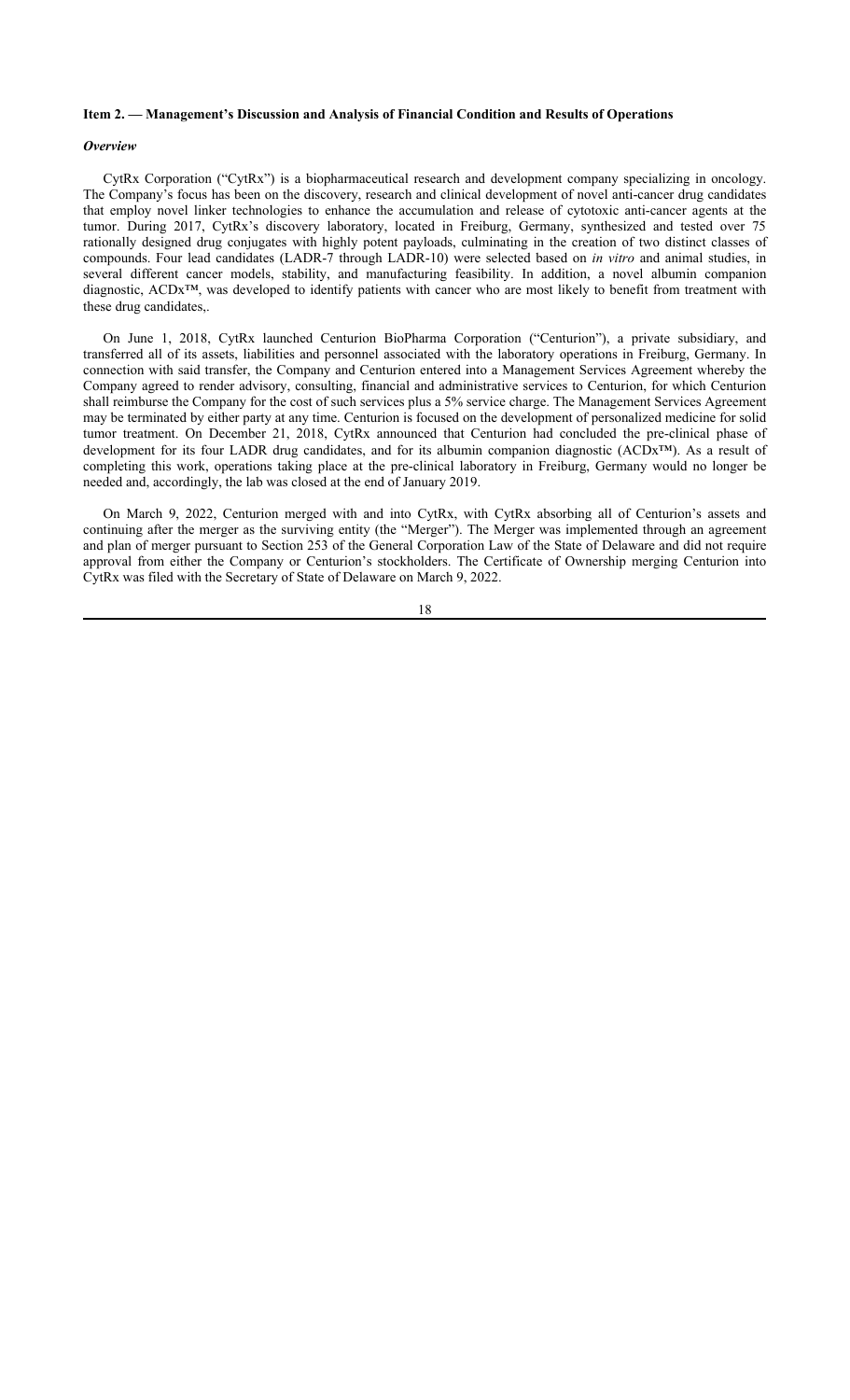#### *The LADR Technology Offers the Opportunity for Multiple Pipeline Drugs*

The Company's LADR™ (Linker Activated Drug Release) technology platform consists of an organic backbone that is attached to a chemotoxic agent. The purpose of the LADR backbone is to first target and deliver the chemotoxic agent to the tumor environment, and then releases the chemotoxic agent within the tumor. By delivering, concentrating, and releasing the chemotoxic agent within the tumor, one expects to reduce the off-target side-effects of the chemotherapeutic, which in turn allows for several-fold higher dosing of the chemotherapeutic to the patient. Being small organic molecules, we expect LADR-based drugs to offer the benefits of targeting the tumor without the complexity, side effects, and expense inherent in macromolecules such as antibodies and nanoparticles.

CytRx's LADR development efforts are focused on two classes of ultra-high potency albumin-binding drugs. These LADR-based drugs, LADR7, 8, 9, and 10, combine the proprietary LADR™ backbone with novel derivatives of the auristatin and maytansinoid drug classes. Auristatin and maytansinoid are highly potent toxins, and require a targeting antibody (antibody drug conjugate, or ADC) for successful administration to humans, as is the case for the FDA-approved drugs Adcetris (auristatin ADC by Seagen) and Kadcyla (maytansine ADC by Genentech). We believe that LADR-based drugs offer the benefits of tumor targeting without the disadvantages of antibodies and other macromolecules, which include expense, complexity, and negative side effects.

CytRx's postulated mechanism of action for LADR-based drugs is as follows:

- after administration, the LADR-portion of the drug forms a rapid and specific covalent bond to the cysteine-34 position of circulating albumin;
- Ɣ circulating albumin preferentially accumulates in tumors due to a mechanism called "Enhanced Permeability and Retention", which results in lower exposure to the drug in noncancerous tissues of the heart, liver, and other organs;
- Ɣ once localized at the tumor, the acid-sensitive linker of the LADR backbone is cleaved due to the lower pH within the tumor and within the tumor microenvironment; and
- free active drug is then released within the tumor.

CytRx's novel companion diagnostic, ACDx™ (albumin companion diagnostic), was developed to identify patients with cancer who are most likely to benefit from treatment with the four LADR lead assets.

The first LADR-based drug is called Aldoxorubicin. Aldoxorubicin is the well-known drug doxorubicin attached to the LADR backbone. Aldoxorubicin has been administered to over 600 human subjects in human clinical trials and has proven the concept of LADR in that far greater amounts of the doxorubicin can be safely administered to patients when attached to LADR than when administered as native doxorubicin. Aldoxorubicin has been licensed to ImmunityBio, and is currently in a Phase 2 registrational intent trial for pancreatic cancer. Aldoxorubicin is expected to enter a Phase 1 trial for glioblastoma in 2022 or 2023.

The next generation LADR drugs are termed LADR7, 8, 9, and 10. A great deal of Investigational New Drug ("IND") enabling work has already been accomplished on LADR7-10, including in-silico modeling, in-vitro efficacy testing in several different cancer models, in-vivo dosing, safety, and efficacy testing in several different cancer models in animals. We have also developed and proven manufacturability, an important step prior to beginning human clinical trials.

The LADR backbone and drugs that employ LADR are protected by domestic and international patents, and additional patents are pending.

In April 2022, the Company partnered with cancer development expert Dr. Gilad Gordon to establish a clear plan to IND for these LADR-based drugs, and plans to accelerate the final steps necessary to secure approval from the FDA for first-in-human of our next generation of LADR drugs.

#### *Partnering of Aldoxorubicin*

On July 27, 2017, we entered into an exclusive worldwide license with ImmunityBio, Inc. (formerly known as NantCell, Inc. ("ImmunityBio")), granting to ImmunityBio the exclusive rights to develop, manufacture and commercialize aldoxorubicin in all indications. As a result, the Company is no longer working on development of aldoxorubicin (ImmunityBio merged with NantKwest, Inc. in March 2021). As part of the license, ImmunityBio made a strategic investment of \$13 million in CytRx common stock at \$6.60 per share, a premium of 92% to the market price on that date. We also issued ImmunityBio a warrant to purchase up to 500,000 shares of common stock at \$6.60, which expired on January 26, 2019. We are entitled to receive up to an aggregate of \$343 million in potential milestone payments contingent upon achievement of certain regulatory approvals and commercial milestones. We are also entitled to receive ascending double-digit royalties for net sales for soft tissue sarcomas and mid to high single digit royalties for other indications. There can be no assurance that ImmunityBio will achieve such milestones, approvals or sales with respect to aldoxorubicin.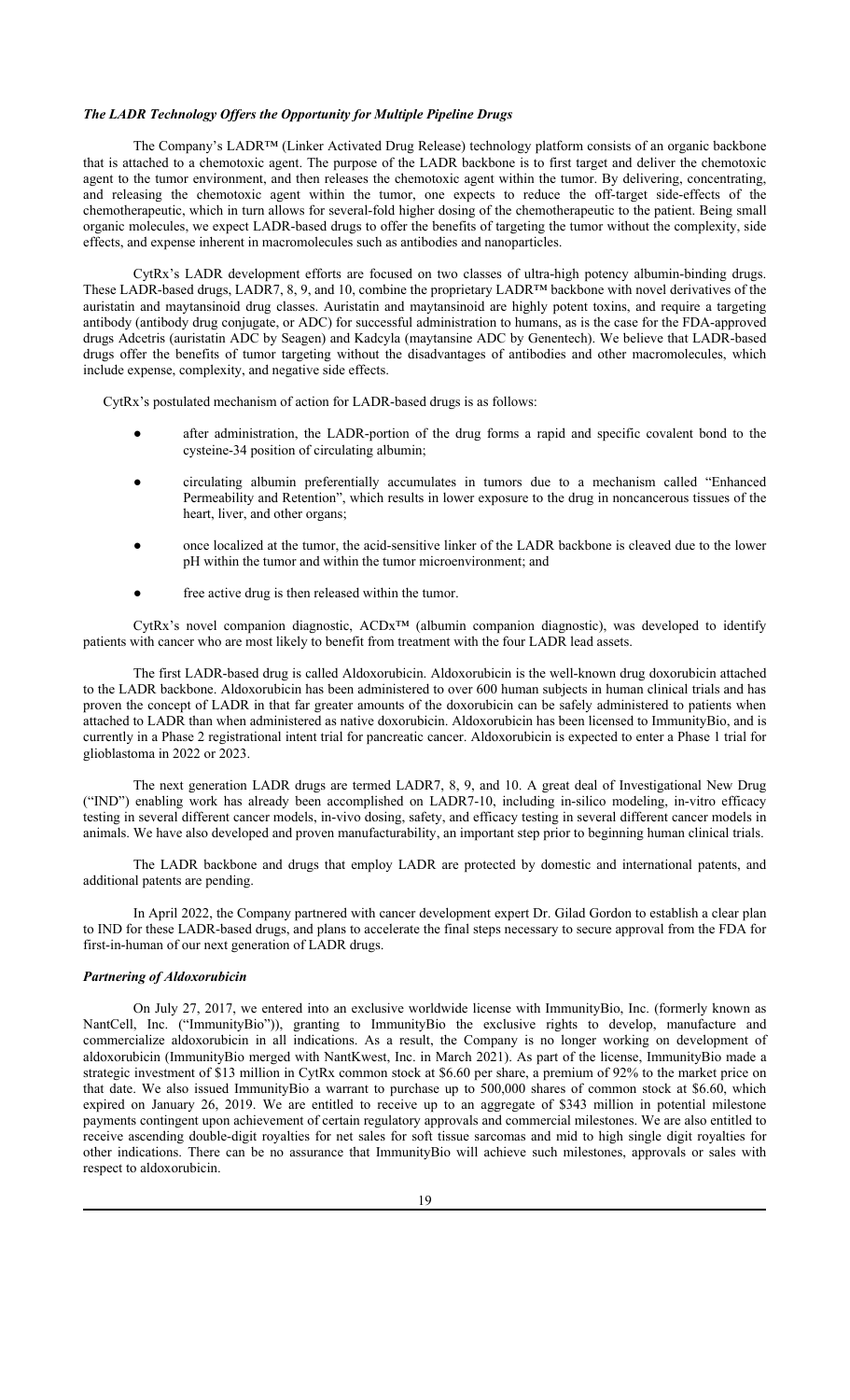ImmunityBio has initiated a Phase 2, randomized, three-cohort, open-label registrational-intent study for first-line and second-line treatment of locally advanced or metastatic pancreatic cancer, which combines aldoxorubicin with other therapeutic modalities. On October 13, 2021, ImmunityBio announced that the trial's Cohort C was fully enrolled. In January 2022 at the ASCO Gastrointestinal Cancer Symposium, they reported that 27% of third-line or greater patients (17/63) remain on study and that the median overall survival in this highly advanced group of patients (who failed two to six prior lines of treatment) is 5.8 months (95% CI: 3.9, 6.9 months) exceeding the approximately three-month historical median overall survival. Of the 63 patients, 30 (48%) had progressed after two prior lines of therapy. Median overall survival in this group was 6.3 months (95% CI: 5.0, 9.8 months), more than doubling the historical overall survival. (Survival of three months as reported by Manax et al ASCO GI 2019). In Cohort C, four patients (7%) experienced treatment-related SAEs that included peripheral edema, pyrexia, anemia and atrial flutter. No treatment-related deaths were reported. Based on the strength of earlier data and the significant unmet medical need, ImmunityBio submitted an amendment to the U.S. Food and Drug Administration (the "FDA") to increase enrollment in Cohort C and plans to meet with the FDA in 2022 to discuss a potential path for the approval of combination therapies for pancreatic cancer.

Aldoxorubicin has received Orphan Drug Designation (ODD) by the FDA for the treatment of soft tissue sarcomas (STS). ODD provides several benefits, including seven years of market exclusivity after approval, certain R&D related tax credits, and protocol assistance by the FDA. European regulators granted aldoxorubicin Orphan designation for STS, which confers ten years of market exclusivity, among other benefits.

ImmunityBio also lists ongoing clinical studies in head and neck cancer and has submitted a protocol with the FDA for glioblastoma; it is currently reviewing its options in STS.

#### **Molecular Chaperone Assets (Orphayzme)**

In 2011, CytRx sold the rights to arimoclomol and iroxanadine, based on molecular chaperone regulation technology, to Orphazyme A/S (formerly Orphazyme ApS) in exchange for a one-time, upfront payment and the right to receive up to a total of \$120 million in milestone payments upon the achievement of certain pre-specified regulatory and business milestones, as well as royalty payments based on a specified percentage of any net sales of products derived from arimoclomol. As a result of Orphazyme's disclosure that the pivotal phase 3 clinical trial for arimoclomol in Amyotrophic Lateral Sclerosis did not meet its primary and secondary endpoints, the maximum amount that CytRx has the right to receive is now approximately \$100 million. Orphazyme is testing arimoclomol in Niemann-Pick disease Type C ("NPC") and Gaucher disease. Orphazyme highlighted positive Phase 2/3 clinical trial data in patients with NPC and previously submitted a New Drug Application ("NDA") with the FDA. On June 18, 2021, Orphazyme announced it had received a Complete Response Letter from the FDA indicating the need for additional data. In late October 2021, Orphazyme announced it held a Type A meeting with the FDA, at which the FDA recommended that Orphazyme submit additional data, information and analyses to address certain topics in the Complete Response Letter and engage in further interactions with the FDA to identify a pathway to resubmission. The FDA concurred with Orphazyme's proposal to remove the cognition domain from the NPC Clinical Severity Scale ("NPCCSS") endpoint, with the result that the primary endpoint is permitted to be recalculated using the 4- domain NPCCSS, subject to the submission of additional requested information which Orphazyme has publicly indicated that it intends to provide. To bolster the confirmatory evidence already submitted, the FDA affirmed that it would require additional in vivo or pharmacodynamic (PD)/pharmacokinetic (PK) data. Orphazyme is planning to request a Type C Meeting with the FDA in the second quarter of 2022. Subject to discussions with the regulatory body, Orphazyme has publicly indicated that it plans to resubmit the NDA for arimoclomol in the second half of 2022.

Orphazyme had also submitted a Marketing Authorization Application ("MAA") with the European Medicines Agency (the "EMA"). In February 2022, Orphazyme announced that although they had received positive feedback from the Committee for Medicinal Products for Human Use ("CHMP") of the EMA, they were notified by the CHMP of a negative trend vote on the MAA for arimoclomol for NPC following an oral explanation. In March 2022 Orphazyme removed its application with the EMA. Orphazyme has publicly indicated that it will assess its strategic options and provide an update to the market at the applicable time.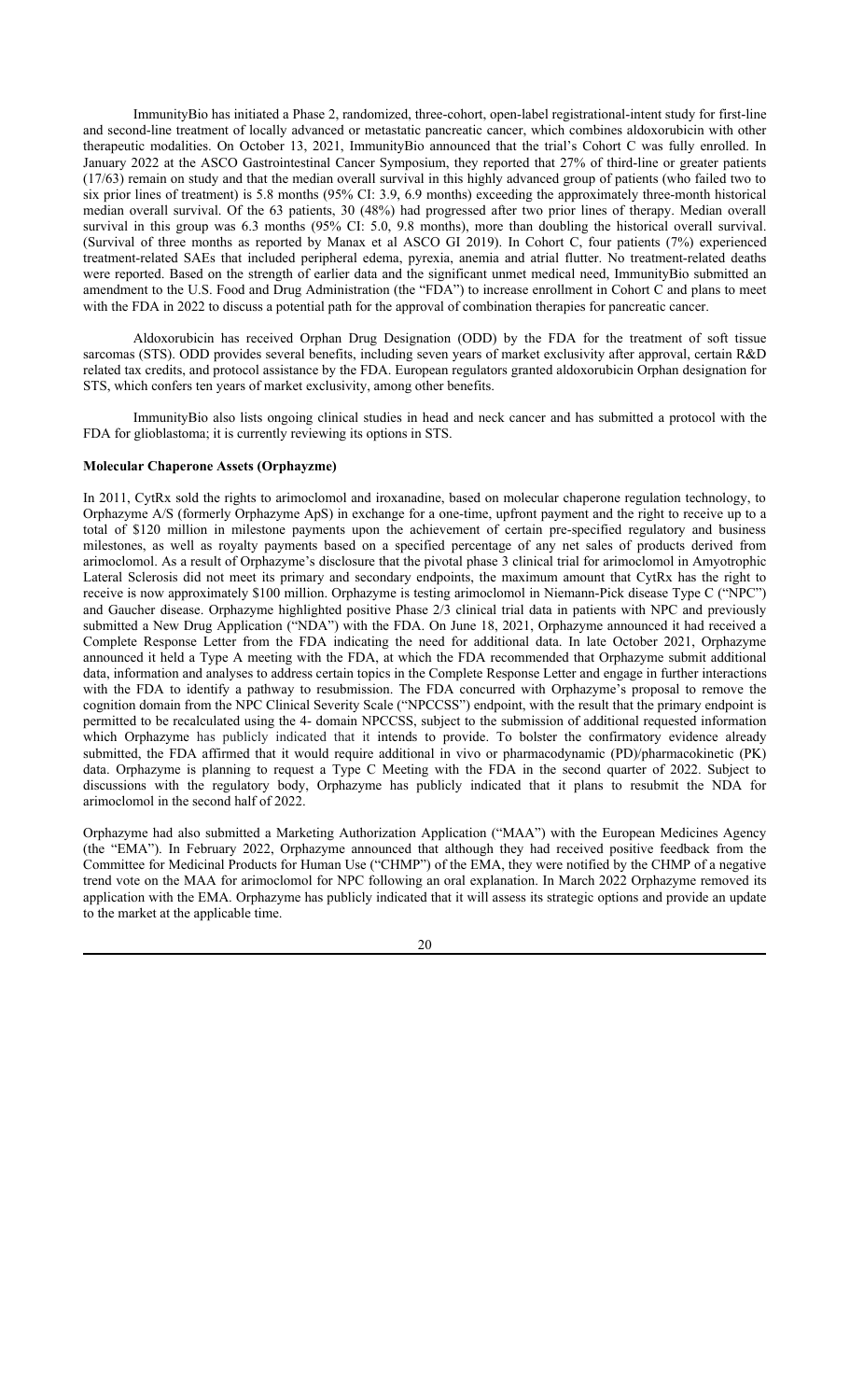#### *Critical Accounting Policies and Estimates*

Management's discussion and analysis of our financial condition and results of operations are based on our financial statements, which have been prepared in accordance with accounting principles generally accepted in the U.S. The preparation of these financial statements requires management to make estimates and judgments that affect the reported amounts of assets, liabilities, revenue and expenses, and related disclosure of contingent assets and liabilities. On an ongoing basis, management evaluates its estimates, including those related to revenue recognition, impairment of longlived assets, including finite-lived intangible assets, research and development expenses and clinical trial expenses and stock-based compensation expense.

We base our estimates on historical experience and on various other assumptions that are believed to be reasonable under the circumstances, the results of which form the basis for making judgments about the carrying values of assets and liabilities that are not readily apparent from other sources. Actual results may differ materially from these estimates under different assumptions or conditions.

Our significant accounting policies are summarized in Note 2 to our financial statements contained in our Annual Report on Form 10-K for the year ended December 31, 2021. We believe the following critical accounting policies affect our more significant judgments and estimates used in the preparation of our financial statements.

#### *Stock-Based Compensation*

The Company accounts for share-based awards to employees and nonemployees directors and consultants in accordance with the provisions of ASC 718, *Compensation—Stock Compensation.*, and under the recently issued guidance following FASB's pronouncement, ASU 2018-07, *Compensation—Stock Compensation (Topic 718): Improvements to Nonemployee Share-Based Payment Accounting*. Under ASC 718, and applicable updates adopted, share-based awards are valued at fair value on the date of grant and that fair value is recognized over the requisite service, or vesting, period. The Company values its equity awards using the Black-Scholes option pricing model, and accounts for forfeitures when they occur.

#### *Off-Balance Sheet Arrangements*

We do not have any off-balance sheet arrangements.

#### *Liquidity and Capital Resources*

#### *Going Concern*

The Company's condensed consolidated financial statements have been presented on the basis that it will continue as a going concern, which contemplates the realization of assets and satisfaction of liabilities in the normal course of business. During the quarter ended March 31, 2022, the Company incurred a net loss of \$1,295,911, utilized cash in operations of \$1,485,105, and had an accumulated deficit of \$485,577,622 as of March 31, 2022. In addition, the Company has no recurring revenue. As a result, management has concluded that there is substantial doubt about the Company's ability to continue as a going concern. The Company's consolidated financial statements do not include any adjustments that might result from the outcome of this uncertainty. The Company's independent registered public accounting firm, in its report on the Company's consolidated financial statements for the year ended December 31, 2021, has also expressed substantial doubt about the Company's ability to continue as a going concern.

At March 31, 2022, we had cash and cash equivalents and short-term investments of approximately \$5.1 million. The continuation of the Company as a going concern is dependent upon its ability to obtain necessary debt or equity financing to continue operations until it begins generating positive cash flow. No assurance can be given that any future financing will be available or, if available, that it will be on terms that are satisfactory to the Company. Even if the Company is able to obtain additional financing, it may contain undue restrictions on our operations, in the case of debt financing or cause substantial dilution for our stockholders, in case or equity financing.

We recorded a net loss in the three-month period ended March 31, 2022 of \$1.3 million as compared to a net loss in the comparative 2021 period of \$1.2 million, or an increase of \$0.1 million.

We purchased minimal fixed assets in the period ended March 31, 2022 and no fixed assets in the period ended March 31, 2021 and do not expect any significant capital spending during the next 12 months.

We paid a dividend on the preferred shares of \$206,000 in the period ended March 31, 2022. There were no financing transactions in the three month-period ended March 31, 2021.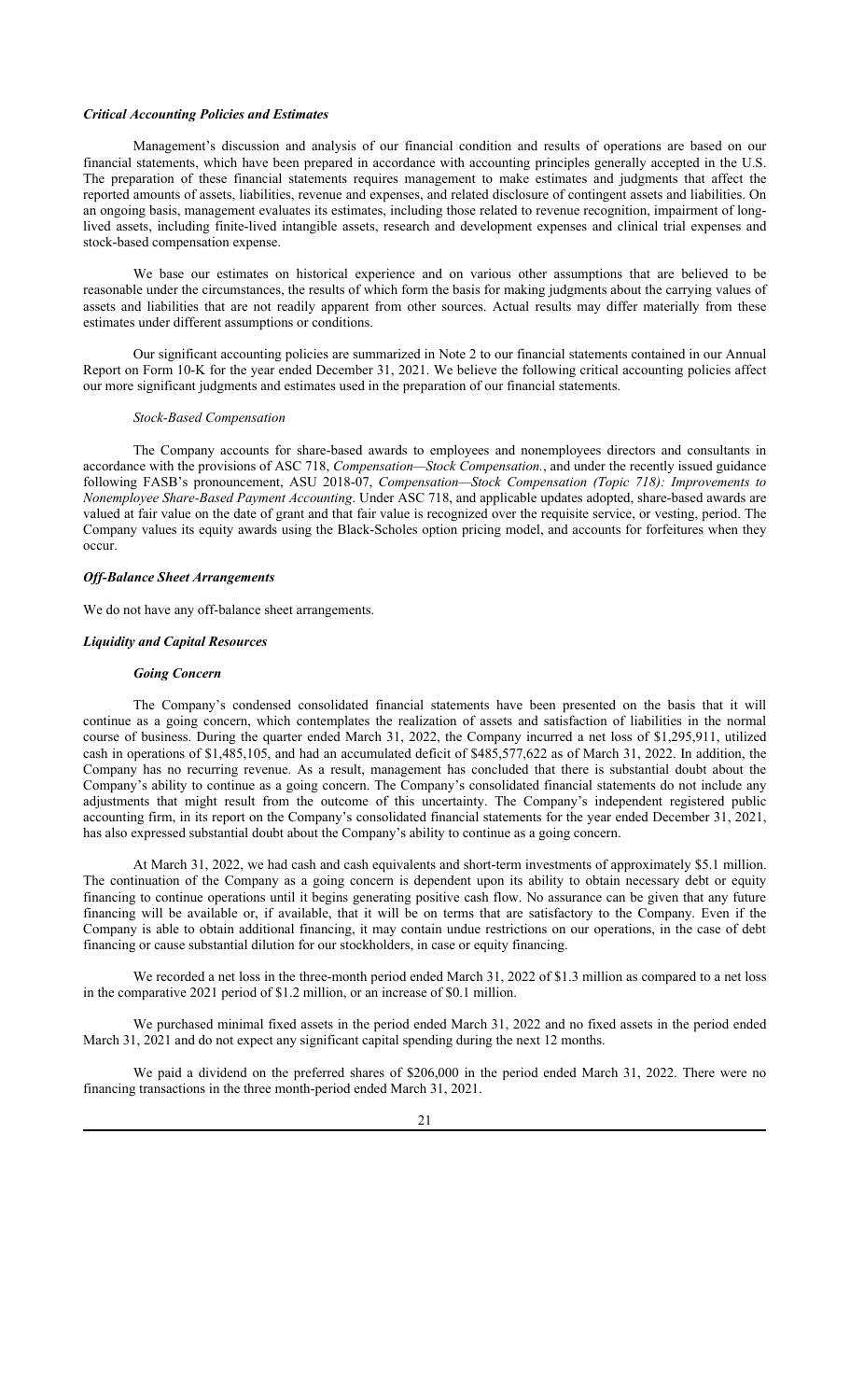We continue to evaluate potential future sources of capital, as we do not currently have commitments from any third parties to provide us with additional capital and we may not be able to obtain future financing on favorable terms, or at all. The results of our technology licensing efforts and the actual proceeds of any fund-raising activities will determine our ongoing ability to operate as a going concern. Our ability to obtain future financings through joint ventures, product licensing arrangements, royalty sales, equity financings, grants or otherwise is subject to market conditions and our ability to identify parties that are willing and able to enter into such arrangements on terms that are satisfactory to us. Depending upon the outcome of our fundraising efforts, the accompanying financial information may not necessarily be indicative of our future financial condition. Failure to obtain adequate financing would adversely affect our ability to operate as a going concern.

There can be no assurance that we will be able to generate revenues from our product candidates and become profitable. Even if we become profitable, we may not be able to sustain that profitability.

#### *Results of Operations*

We recorded a net loss of approximately \$1.3 million for the three-month period ended March 31, 2022, as compared to a net loss for the three-month period ended March 31, 2021 of \$1.3 million.

We recognized no licensing revenue in the three-month periods ended March 31, 2022 and 2021. All future licensing fees under our current licensing agreements are dependent upon successful development milestones being achieved by the licensor.

#### *General and Administrative Expenses*

|                                          | <b>Three-Month Period Ended</b><br>March 31, |      |
|------------------------------------------|----------------------------------------------|------|
|                                          | 2022                                         | 2021 |
|                                          | (In thousands)                               |      |
| General and administrative expenses      | 1.288                                        |      |
| Employee stock, and stock option expense |                                              |      |
| Depreciation and amortization            |                                              |      |
|                                          |                                              |      |

General and administrative expenses include all administrative salaries and general corporate expenses, including legal expenses. Our general and administrative expenses, excluding stock option expense, non-cash expenses and depreciation and amortization, were \$1.3 million for the three-month period ended March 31, 2022, and \$1.3 million for the same period in 2021.

#### *Depreciation and Amortization*

Depreciation expense reflects the depreciation of our equipment and furnishings.

#### *Interest Income and Expense*

Interest income was approximately \$1,000 for the three-month period ended March 31, 2022 as compared to approximately \$5,000 for the same period in 2021.

#### **Item 3. — Quantitative and Qualitative Disclosures About Market Risk**

Our exposure to market risk is limited primarily to interest income sensitivity, which is affected by changes in the general level of U.S. interest rates, particularly because a significant portion of our investments are in short-term debt securities issued by the U.S. government and institutional money market funds. The primary objective of our investment activities is to preserve principal. Due to the nature of our short-term investments, we believe that we are not subject to any material market risk exposure. We do not have any speculative or hedging derivative financial instruments or foreign currency instruments. If interest rates had varied by 10% in the three-month period ended March 31, 2022, it would not have had a material effect on our results of operations or cash flows for that period.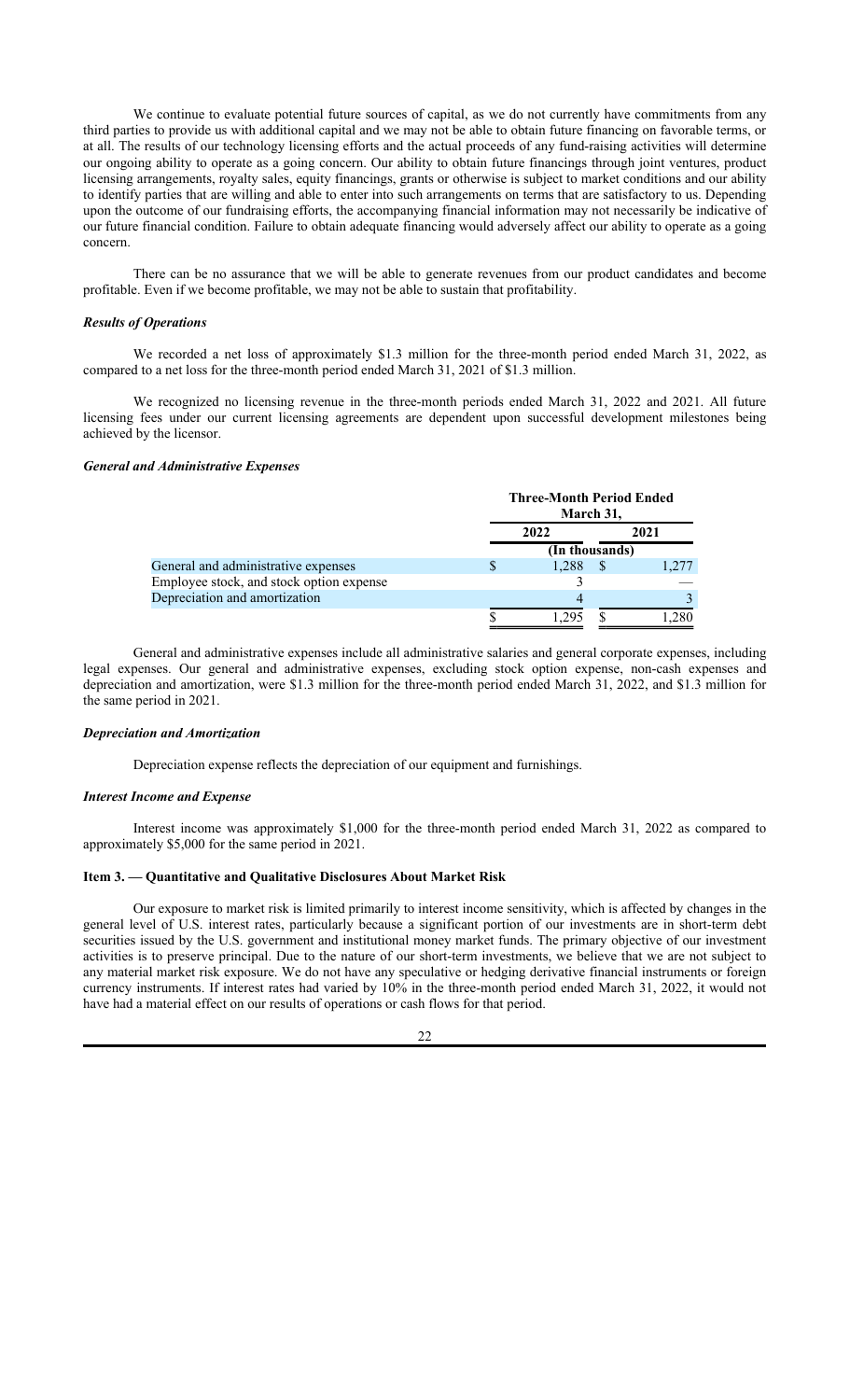#### **Item 4. — Controls and Procedures**

#### *Evaluation of Disclosure Controls and Procedures*

Our management, with the participation of our Chief Executive Officer and our Chief Financial Officer, performed an evaluation of the effectiveness of the design and operation of our disclosure controls and procedures (as defined in Securities Exchange Act Rule 13a-15(e)) as of the end of the quarterly period covered by this Quarterly Report. Based on that evaluation, our Chief Executive Officer and our Chief Financial Officer concluded that our disclosure controls and procedures were effective to ensure that information required to be disclosed by us in reports that we file or submit under the Securities Exchange Act of 1934 is recorded, processed, summarized and reported within the time periods specified in the rules and forms of the SEC.

#### *Changes in Controls over Financial Reporting*

There was no change in our internal control over financial reporting that occurred during the quarter ended March 31, 2022 that materially affected, or is reasonably likely to materially affect, our internal control over financial reporting. We continually seek to assure that all of our controls and procedures are adequate and effective. Any failure to implement and maintain improvements in the controls over our financial reporting could cause us to fail to meet our reporting obligations under the SEC's rules and regulations. Any failure to improve our internal controls to address the weaknesses we have identified could also cause investors to lose confidence in our reported financial information, which could have a negative impact on the trading price of our common stock.

#### **PART II — OTHER INFORMATION**

#### **Item 1. — Legal Proceedings**

None.

#### **Item 1A. — Risk Factors**

You should carefully consider and evaluate the information in this Quarterly Report and the risk factors set forth under the caption "Item 1A. Risk Factors" in our Annual Report on Form 10-K for the fiscal year ended December 31, 2021 (the "Form 10-K"), which was filed with the SEC on March 23, 2022. The risk factors associated with our business have not materially changed compared to the risk factors disclosed in the Form 10-K.

#### **Item 2. — Unregistered Sales of Equity Securities and Use of Proceeds**

None.

### **Item 3. — Defaults Upon Senior Securities**

None.

#### **Item 4. — Mine Safety Disclosure**

None.

### **Item 5. — Other Information**

None.

#### **Item 6. — Exhibits**

The exhibits listed in the accompanying Index to Exhibits are filed as part of this Quarterly Report and incorporated herein by reference.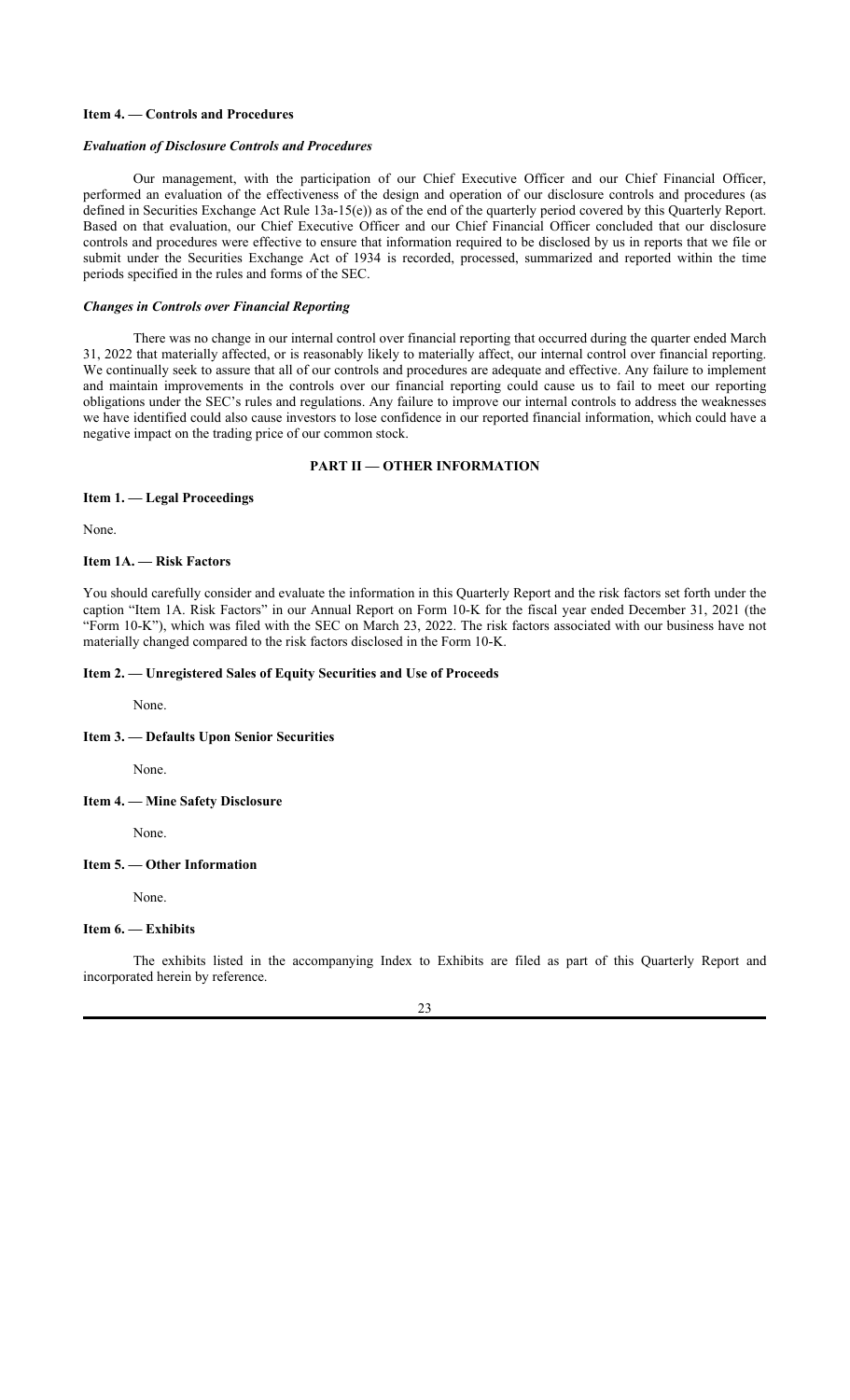# **SIGNATURES**

Pursuant to the requirements of the Securities Exchange Act of 1934, the Registrant has duly caused this report to be signed on its behalf by the undersigned thereunto duly authorized.

# **CytRx Corporation**

Date: May 12, 2022 By:*/s/ JOHN Y. CALOZ* John Y. Caloz

Chief Financial Officer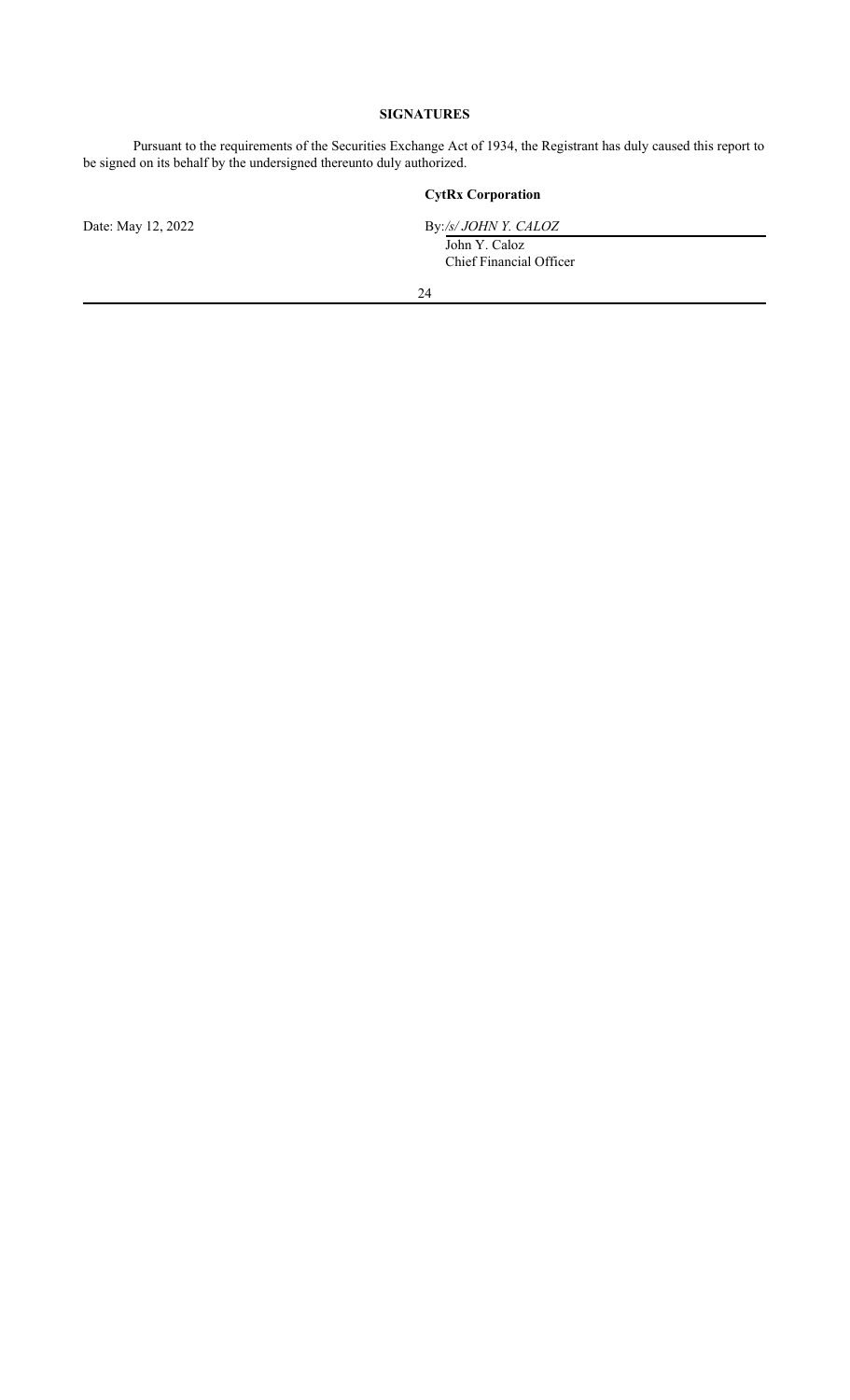| <b>Exhibit</b><br><b>Number</b> | <b>Description</b>                                                                                                                                                                                                                                    |
|---------------------------------|-------------------------------------------------------------------------------------------------------------------------------------------------------------------------------------------------------------------------------------------------------|
| 10.1                            | Employment Agreement, dated January 3, 2022, by and between CytRx Corporation and Dr. Stephen<br>Snowdy (previously filed as Exhibit 10.1 to the Company's Current Report on Form 8-K filed with the<br>SEC on January 4, 2022).                      |
| 10.2                            | General Release and Separation Agreement, dated January 3, 2022, by and between CytRx Corporation<br>and Steven A. Kriegsman (previously filed as Exhibit 10.2 to the Company's Current Report on Form 8-K<br>filed with the SEC on January 4, 2022). |
| 31.1                            | Certification of Chief Executive Officer Pursuant to Item 601(b)(31) of Regulation S-K, as adopted<br>pursuant to Section 302 of the Sarbanes-Oxley Act of 2002                                                                                       |
| 31.2                            | Certification of Chief Financial Officer Pursuant to Item $601(b)(31)$ of Regulation S-K, as adopted<br>pursuant to Section 302 of the Sarbanes-Oxley Act of 2002                                                                                     |
| 32.1                            | Certification of Chief Executive Officer Pursuant to 18 U.S.C. Section 1350, as adopted pursuant to<br>Section 906 of the Sarbanes-Oxley Act of 2002                                                                                                  |
| 32.2                            | Certification of Chief Financial Officer Pursuant to 18 U.S.C. Section 1350, as adopted pursuant to Section<br>906 of the Sarbanes-Oxley Act of 2002                                                                                                  |
| 101.INS                         | Inline XBRL Instance Document                                                                                                                                                                                                                         |
| 101.SCH                         | Inline XBRL Schema Document                                                                                                                                                                                                                           |
| 101.CAL                         | Inline XBRL Calculation Linkbase Document                                                                                                                                                                                                             |
| 101.DEF                         | Inline XBRL Definition Linkbase Document                                                                                                                                                                                                              |
| 101.LAB                         | Inline XBRL Label Linkbase Document                                                                                                                                                                                                                   |
| 101.PRE                         | Inline XBRL Presentation Linkbase Document                                                                                                                                                                                                            |
| 104                             | Cover Page Interactive Data File (embedded within the Inline XBRL document)                                                                                                                                                                           |

# **INDEX TO EXHIBITS**

\* Filed herewith.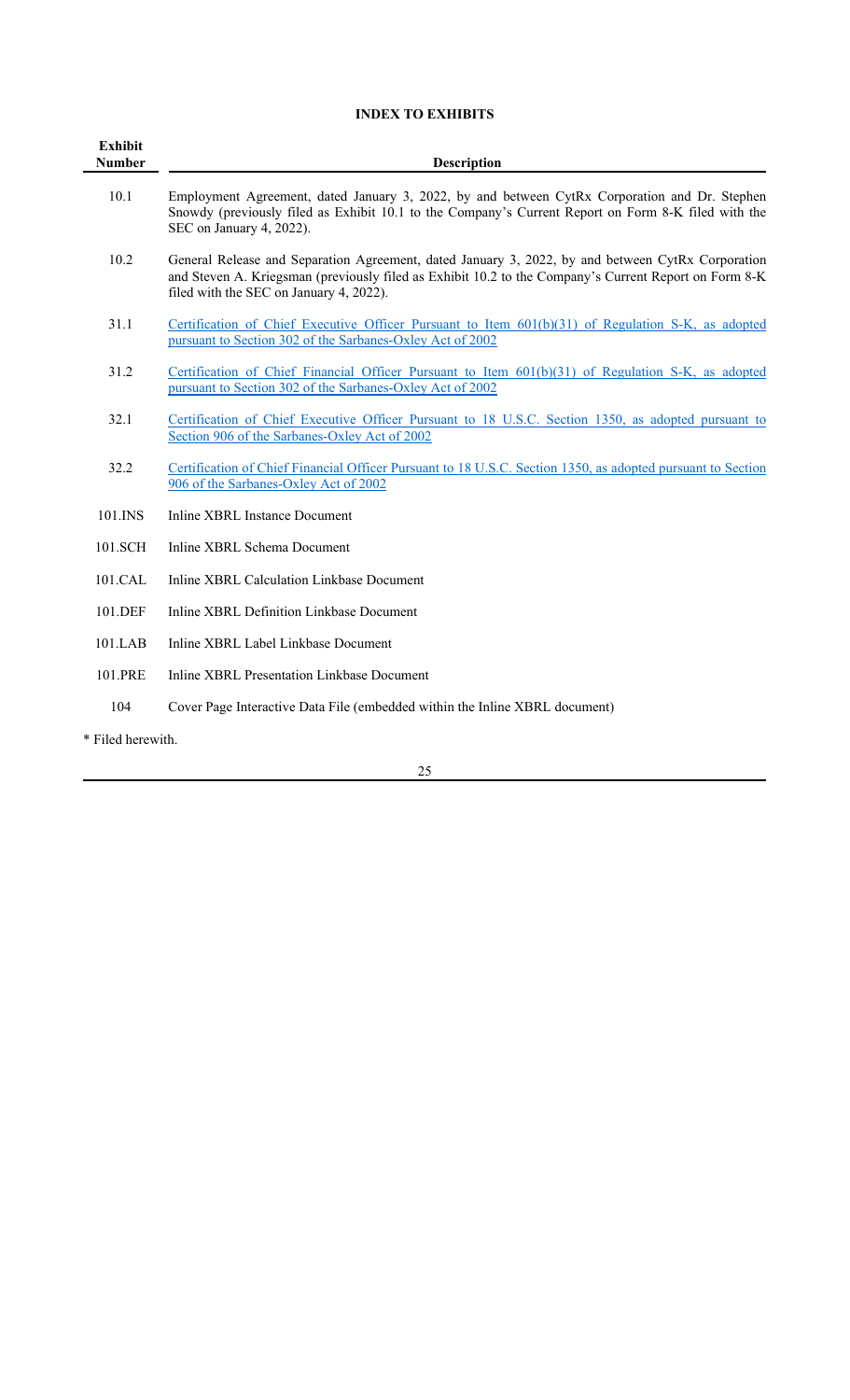**Exhibit 31.1**

#### **CERTIFICATIONS**

I, Stephen Snowdy, Chief Executive Officer of CytRx Corporation, certify that:

1. I have reviewed this quarterly report on Form 10-Q of CytRx Corporation;

2. Based on my knowledge, this quarterly report does not contain any untrue statement of a material fact or omit to state a material fact necessary to make the statements made, in light of the circumstances under which such statements were made, not misleading with respect to the periods covered by this quarterly report;

3. Based on my knowledge, the financial statements, and other financial information included in this quarterly report, fairly present in all material respects the financial condition, results of operations and cash flows of the registrant as of, and for, the periods presented in this quarterly report;

4. The registrant's other certifying officer and I are responsible for establishing and maintaining disclosure controls and procedures (as defined in Exchange Act Rules 13a-15(e) and 15d-15(e)) and internal control over financial reporting (as defined in Exchange Act Rules713a-15(f) and 15d-15(f)) for the registrant and have:

(a) Designed such disclosure controls and procedures, or caused such disclosure controls and procedures to be designed under our supervision, to ensure that material information relating to the registrant, including its subsidiaries, is made known to us by others within those entities, particularly during the period in which this quarterly report is being prepared;

(b) Designed such internal control over financial reporting, or caused such internal control over financial reporting to be designed under our supervision, to provide reasonable assurance regarding the reliability of financial reporting and the preparation of financial statements for external purposes in accordance with generally accepted accounting principles;

(c) Evaluated the effectiveness of the registrant's disclosure controls and procedures and presented in this report our conclusions about the effectiveness of the disclosure controls and procedures, as of the end of the periods covered by this report based on such evaluation; and

(d) Disclosed in this report any change in the registrant's internal control over financial reporting that occurred during the registrant's most recent fiscal quarter (the registrant's fourth fiscal quarter in the case of an annual report) that has materially affected, or is reasonably likely to materially affect, the registrant's internal control over financial reporting; and

5. The registrant's other certifying officer and I have disclosed, based on our most recent evaluation of internal control over financial reporting, to the registrant's auditors and the audit committee of the registrant's board of directors (or persons performing the equivalent functions):

(a) All significant deficiencies and material weaknesses in the design or operation of internal control over financial reporting which are reasonably likely to adversely affect the registrant's ability to record, process, summarize and report financial information; and

(b) Any fraud, whether or not material, that involves management or other employees who have a significant role in the registrant's internal control over financial reporting.

Date: May 12, 2022 By:/s/ STEPHEN SNOWDY

Stephen Snowdy Chief Executive Officer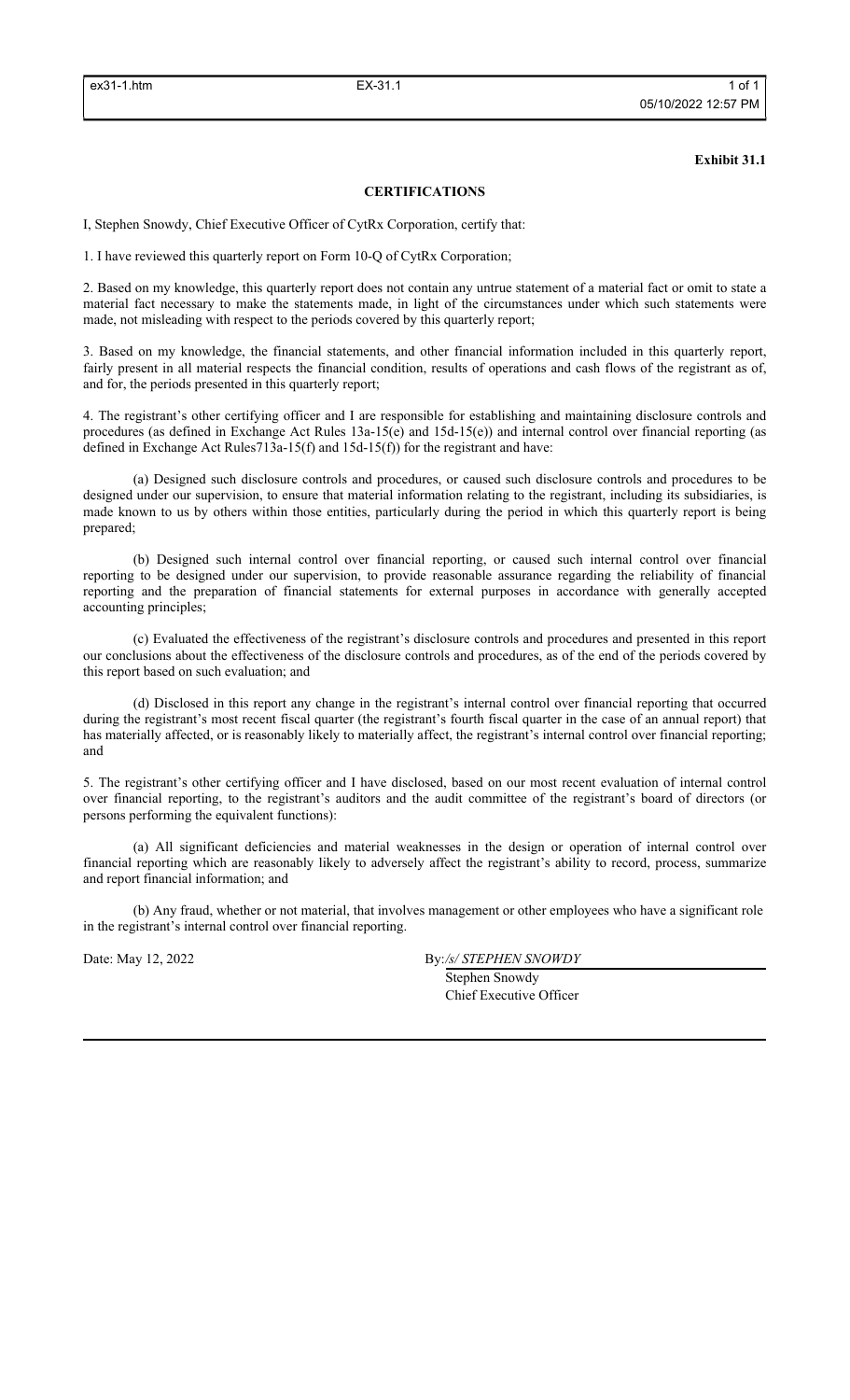**Exhibit 31.2**

#### **CERTIFICATIONS**

I, John Y. Caloz, Chief Financial Officer of CytRx Corporation, certify that:

1. I have reviewed this quarterly report on Form 10-Q of CytRx Corporation;

2. Based on my knowledge, this quarterly report does not contain any untrue statement of a material fact or omit to state a material fact necessary to make the statements made, in light of the circumstances under which such statements were made, not misleading with respect to the periods covered by this quarterly report;

3. Based on my knowledge, the financial statements, and other financial information included in this quarterly report, fairly present in all material respects the financial condition, results of operations and cash flows of the registrant as of, and for, the periods presented in this quarterly report;

4. The registrant's other certifying officer and I are responsible for establishing and maintaining disclosure controls and procedures (as defined in Exchange Act Rules 13a-15(e) and 15d-15(e)) and internal control over financial reporting (as defined in Exchange Act Rules 13a-15(f) and 15d-15(f)) for the registrant and have:

(a) Designed such disclosure controls and procedures, or caused such disclosure controls and procedures to be designed under our supervision, to ensure that material information relating to the registrant, including its subsidiaries, is made known to us by others within those entities, particularly during the period in which this quarterly report is being prepared;

(b) Designed such internal control over financial reporting, or caused such internal control over financial reporting to be designed under our supervision, to provide reasonable assurance regarding the reliability of financial reporting and the preparation of financial statements for external purposes in accordance with generally accepted accounting principles;

(c) Evaluated the effectiveness of the registrant's disclosure controls and procedures and presented in this report our conclusions about the effectiveness of the disclosure controls and procedures, as of the end of the periods covered by this report based on such evaluation; and

(d) Disclosed in this report any change in the registrant's internal control over financial reporting that occurred during the registrant's most recent fiscal quarter (the registrant's fourth fiscal quarter in the case of an annual report) that has materially affected, or is reasonably likely to materially affect, the registrant's internal control over financial reporting; and

5. The registrant's other certifying officer and I have disclosed, based on our most recent evaluation of internal control over financial reporting, to the registrant's auditors and the audit committee of the registrant's board of directors (or persons performing the equivalent functions):

(a) All significant deficiencies and material weaknesses in the design or operation of internal control over financial reporting which are reasonably likely to adversely affect the registrant's ability to record, process, summarize and report financial information; and

(b) Any fraud, whether or not material, that involves management or other employees who have a significant role in the registrant's internal control over financial reporting.

Date: May 12, 2022 **By:**/s/ JOHN Y. CALOZ

John Y. Caloz Chief Financial Officer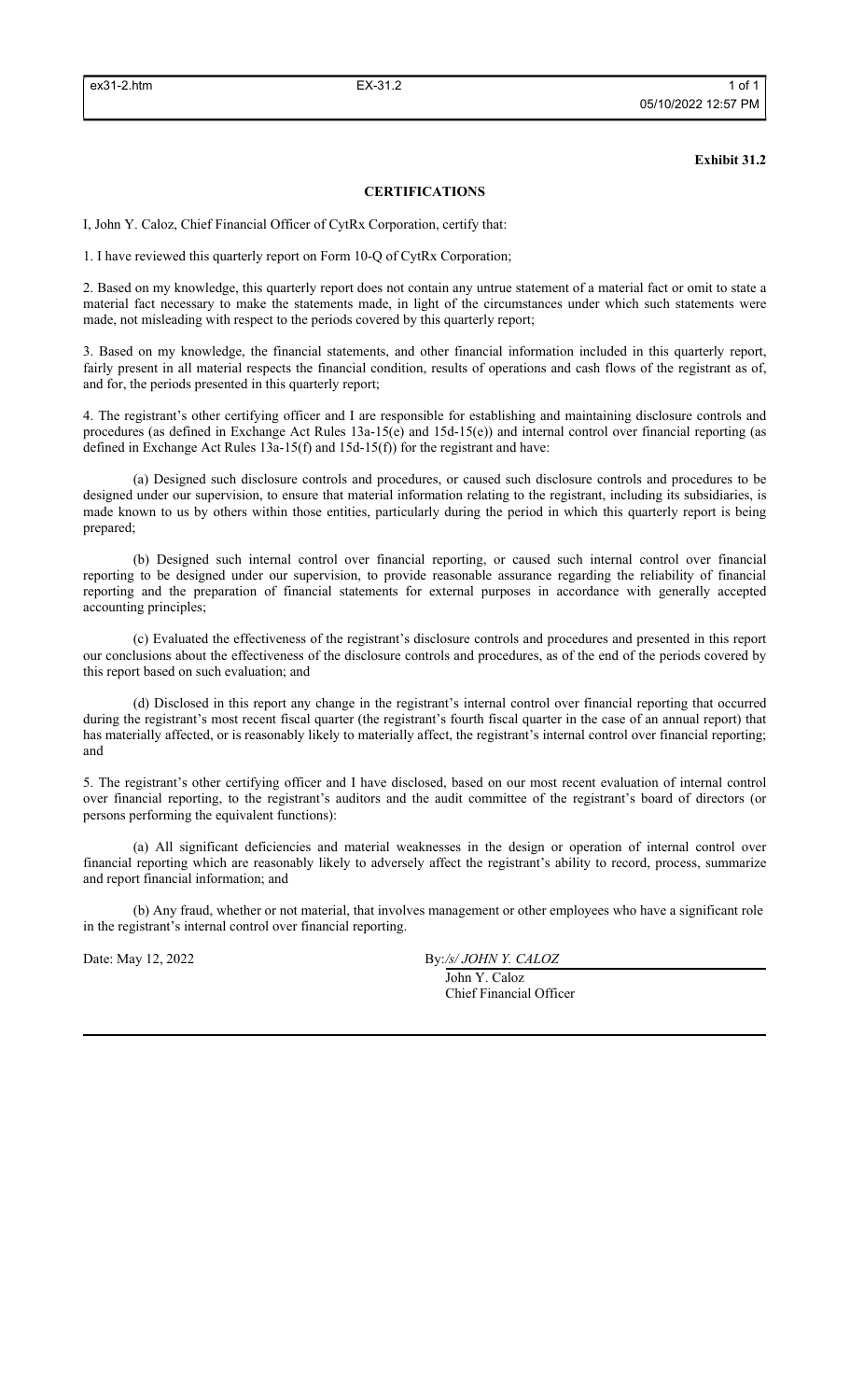**Exhibit 32.1**

#### **Certification of Chief Executive Officer**

Pursuant to 18 U.S.C. 1350, as adopted pursuant to Section 906 of the Sarbanes-Oxley Act of 2002, the undersigned officer of CytRx Corporation (the "Company") hereby certifies based on his knowledge that:

(i) the accompanying Quarterly Report on Form 10-Q of the Company for the period ended March 31, 2022 as filed with the Securities and Exchange Commission on the date hereof (the "Report") fully complies with the requirements of Section 13(a) or Section 15(d), as applicable, of the Securities Exchange Act of 1934, as amended; and

(ii) the information contained in the Report fairly presents, in all material respects, the financial condition and results of operations of the Company as of and for the periods covered in the Report.

Date: May 12, 2022 By:/s/ STEPHEN SNOWDY Stephen Snowdy Chief Executive Officer

A signed original of this written statement required by Section 906 of the Sarbanes-Oxley Act of 2002 (Section 906), or other document authenticating, acknowledging, or otherwise adopting the signature that appears in typed form within the electronic version of this written statement required by Section 906, has been provided to CytRx Corporation and will be retained by CytRx Corporation and furnished to the Securities and Exchange Commission or its staff upon request.

The foregoing certification is being furnished to the Securities and Exchange Commission as an Exhibit to the Form 10-Q and shall not be considered filed as part of the Form 10-Q.